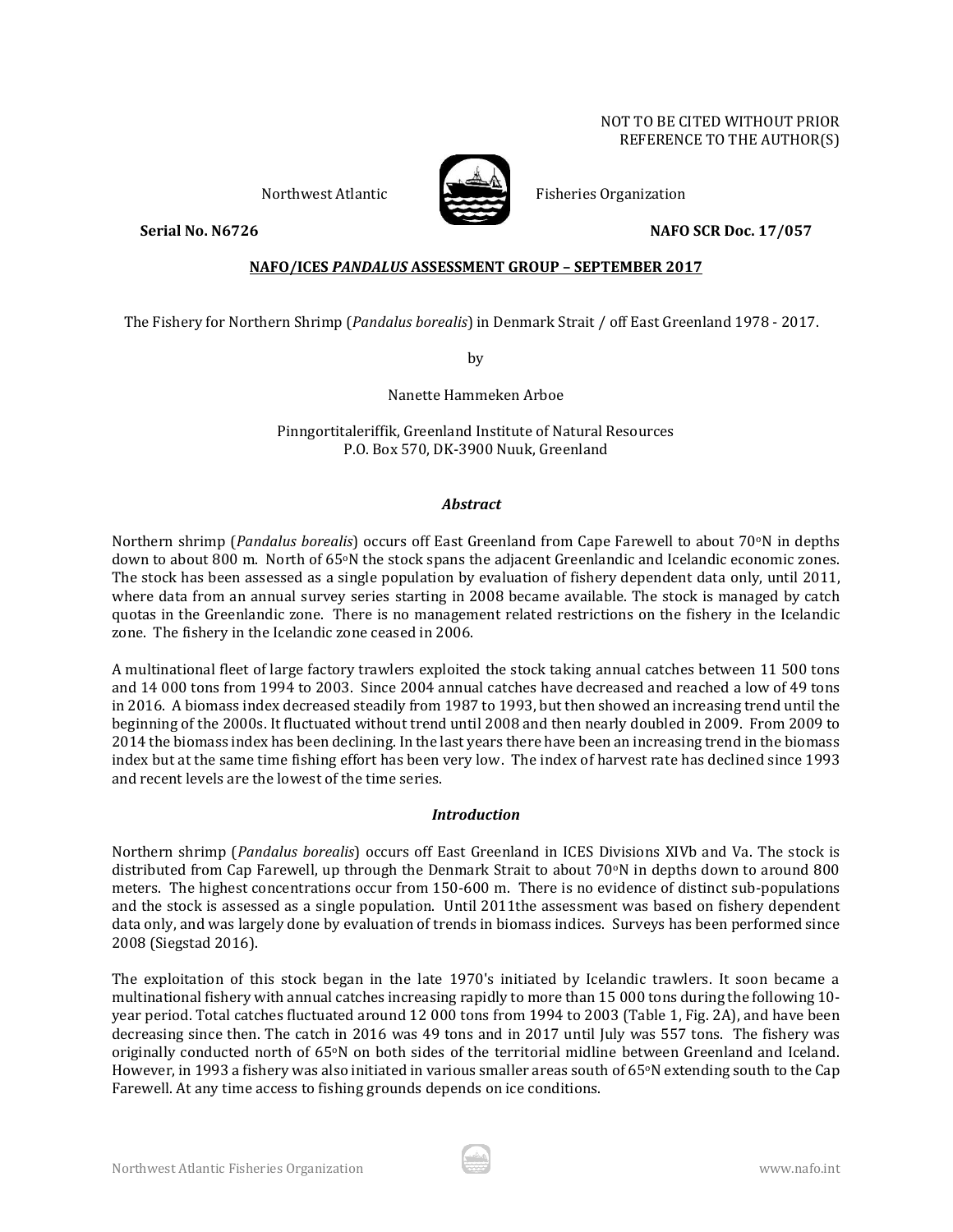Since 1994 fleets from Greenland, EU, the Faroe Islands and Norway have participated in the fishery in the Greenlandic zone. The fishery is managed by a Total Allowable Catch (TAC) in the Greenlandic EEZ. Icelandic vessels operate exclusively in the Icelandic EEZ and the fishery is unrestricted by management initiatives. Annual catches in the Greenlandic zone from 1999 to 2005 accounted for 70-99 % of the total catches. Since 2006 there has been no fishery in the Icelandic zone. Vessels taking part in the fishery on both sides of the national midline are large factory trawlers in the range of 1000-4000 GRT.

This paper presents and analyses data from the shrimp fishery off East Greenland to provide a basis for the assessment of the shrimp stock in this area; i.e. time series of catch, fishing effort, geographical distribution and CPUE based biomass indices and indices of harvest rate.

## *Materials and methods*

## Raw data

Logbooks from Greenland, Iceland, Faroe Islands and EU since 1980 and from Norway since 2000 supplied data on catch and effort (hours fished) on a by haul basis. From 1998 approximately 40% of all hauls were performed with double trawl and since 2004 more than 60% of all hauls were performed with double trawl. The 2017 assessment included both single and double trawl in the standardized catch rates calculations. The catches in the Greenland EEZ were corrected for "overpacking" according to Hvingel 2003.

Catches and corresponding effort were compiled by year and by areas north and south of 65 $\degree$ N. CPUE was calculated and applied to the total catch of the year to estimate the total annual effort. The geographical distribution of the fishery is shown by plotting the unstandardised CPUE by statistical units of 7.5' latitude and 15' longitude (Fig. 4).

# Catch rate indices

Three standardised CPUE indices were constructed: one for each of the areas north and south of 65°N and a combined index series representing the total area. The indices were based on logbook data from Greenlandic, Faeroese, EU and Norwegian vessels, operating exclusively in the Greenlandic zone and from the Icelandic fleet fishing exclusively in the Icelandic zone (north of 65°N). Until 2005 Norwegian fishery data was considered to have too sparse information on the different areas fished and data was therefore not included in the standardized catch rates calculations. In 2006 Norwegian fishery data was included in the catch rates calculations after a positive evaluation of new logbook data from the Greenland Fishery and Licence Control (GFLK), where Norwegian fishery data has been recorded in standard format since 2000.

For the indices of the northern areas and the total areas this involved a two-step process. In the first step multiplicative General Linear Modelling (GLM) techniques were used to standardise the CPUE data from the Greenlandic and Icelandic zones separately. There is no area overlap between the vessels fishing in the two zones. Therefore annual CPUE indices cannot be derived from a single GLM-run as such a model will not be able to estimate the relative fishing power of the vessels. The "first step" was performed following the method described in Hvingel *et al.* (2000). The multiplicative models included the following variables: (1) individual vessel fishing power, (2) seasonal availability of shrimp, (3) spatial availability of shrimp, (4) annual mean CPUE and (5) single and double trawl. Input data were mean CPUE by vessel, area, month and year. The calculations were done using the SAS statistical software (Anon., 1988). The main effects model was represented in logarithmic form:

$$
\ln(CPUE_{mjki}) = \ln(u) + \ln(A_m) + \ln(S_j) + \ln(V_k) + \ln(Y_i) + e_{mjki}
$$

Where *CPUE<sub>ijki</sub>* is the mean CPUE for vessel k, fishing in area m in month j during year i ( $k = 1,...,n$ ; m = 1,…,a; j = 1,…,s; i = 1,…,y);  $\ln(u)$  is overall mean  $\ln(CPUE)$ ;  $A_m$  is effect of the m<sup>th</sup> area;  $S_i$  is the effect of the j<sup>th</sup> month;  $V_k$  is the effect of the kth vessel; *Y<sup>i</sup>* is the effect of the ith year; *emjki* is the error term assumed to be normally distributed  $N(0,\mathbb{Z}^2/n)$ , where n is the number of observations in the cell. The standardised CPUE indices are the antilog of the year coefficient.  $\ln(CPUE_{mjk}) = \ln(u) + \ln(A_m) + \ln(S_j) + \ln(V_k) + \ln(Y_i) + e_{mjki}$ <br>Where *CPUE<sub>ijki</sub>* is the mean CPUE for vessel k, fishing in area m in month j during year i (k = 1,...,n; m = 1,...,a; j = 1,...,x; i = 1,...,y); ln(*u*) is overall mean  $\$ 

For the model pertaining to the Greenlandic zone 82 of 118 vessels met the criteria for inclusion in the analysis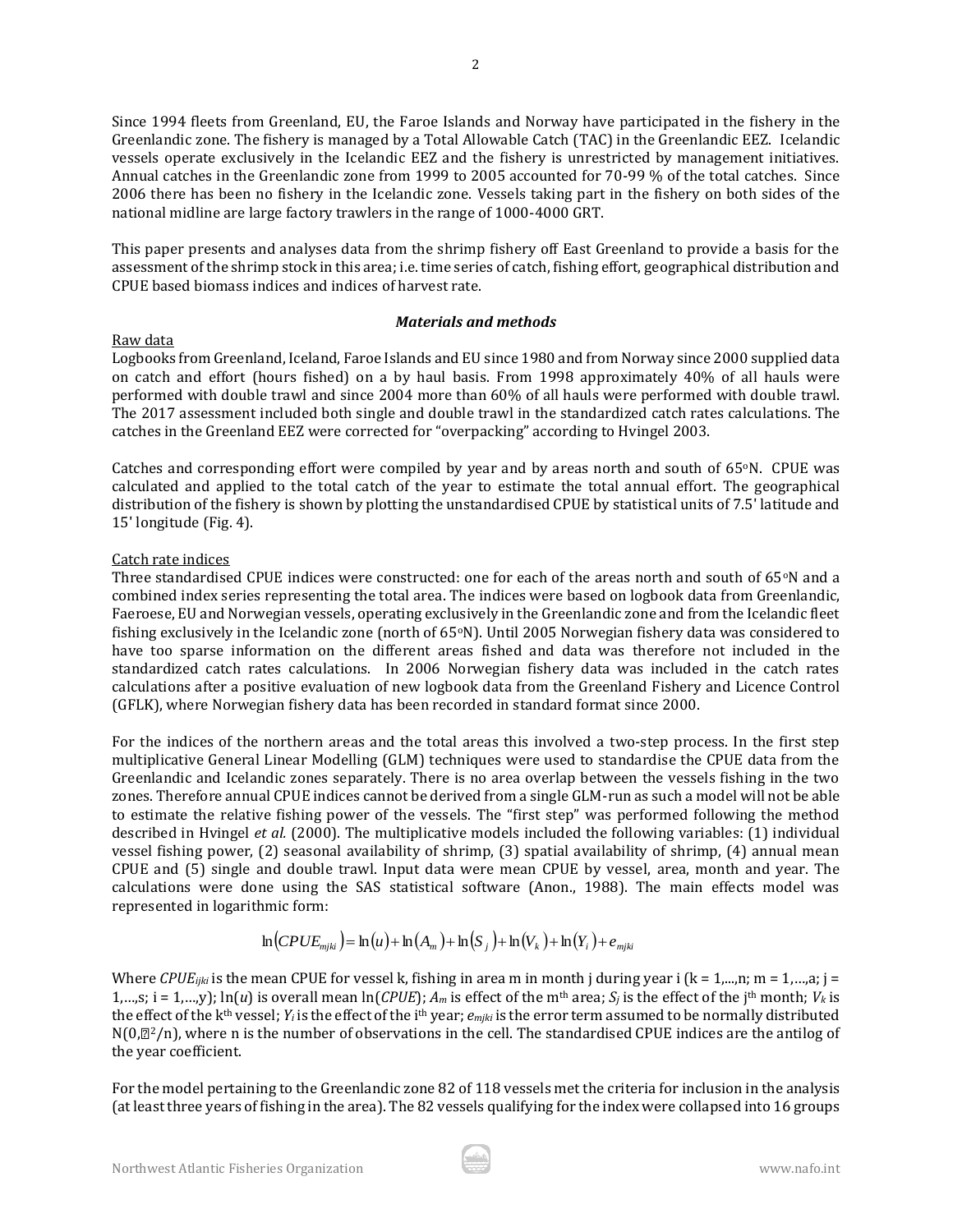consisting of 2 -9 vessels. The month effect was reduced to 9 levels by grouping months with similar indices of relative shrimp availability. The area effect had two levels - one for each of the fishing areas north and south of 65oN. The year\*area cross-effect was calculated to give separate indices for the northern and southern areas.

In the Icelandic zone 126 different Icelandic vessels had been registered in the area from 1987 to 2005. Almost no fishery has been conducted in 2005 (21 tons) and there has been no fishery since 2006. The 61 vessels qualifying for the index were collapsed into 18 groups consisting of 1-8 vessels of equal fishing power. The month effect was reduced to 6 levels. No area effect was included. A two level trawl effect was introduced to account for the effect of twin trawling.

Results and diagnostically output from the GLM run show that data from the Icelandic zone in 2005 was unsuitable to further analyses and therefore not included. This analysis has not been repeated since 2006 (Siegstad and Hvingel 2006).

### *The index of the area south of 65oN*

From this first step of calculations the biomass index for the areas south of  $65\textdegree N$  came directly as the 'year-area south' cross effect of the Greenlandic zone model (see appendix 1).

### *The combined index of the area north of 65oN*

In the second calculation step the biomass index for the areas north of  $65\degree N$  was derived by combining the year coefficients of the Icelandic zone model and the year effects for the northern areas in the Greenlandic zone model (i.e. the 'year-area north' cross effect, see appendix 1). A Monte Carlo Markov Chain (MCMC) sampling process was used to construct distributions of likelihoods of possible values of the combined index. This was done within the programming framework WinBUGS v.1.4, [\(www.mrc-bsu.cam.ac.uk/bugs\)](http://www.mrc-bsu.cam.ac.uk/bugs). The individual CPUE series for the  $p<sup>th</sup>$  fleet,  $\mu_{pi}$ , was assumed to reflect an overall biomass series,  $Y_i$ , and a constant fleet coefficient, *vp*, so that:

$$
\mu_{pi} = v_p Y_i \exp(e_{pi})
$$

The error,  $e_{pi}$ , were considered to be distributed with mean zero and variance  $\sigma_{pi}^2$ . The error term was assumed that *epi*, have variances inversely proportional to the area of fishing ground, *ap*, covered by fleet *p*. The factor,  $a_p$ , was taken to be the area of sea bottom between 150-600 m. Hence,  $\sigma_{pi}^2$  was calculated by:

$$
\sigma_{pi}^2 = \frac{cv_{pi}^2}{a_p}
$$

Where  $c_{Vpi}$  is the annual fleet specific coefficient of variation as calculated in the GLM-run. The area weighting factors,  $a_p$ , for the Greenlandic area north of 65 $\degree$  and the Icelandic zone were estimated to be 0.9 and 0.1 respectively.

## *The combined index of the total area*

In a similar second calculation step a single combined index of the development of the population biomass in the whole area was derived by aggregating the overall year coefficients from the Greenlandic zone model ( appendix 2) and the year coefficients from the Icelandic zone model (Siegstad and Hvingel 2006). This was also done by the method described above using an area-weighting factor of 0.875 for the Greenlandic zone data and thus 0.125 for the Icelandic zone data.

## Harvest rate indices

Indices of harvest rate were calculated by dividing total annual catch of the area by the respective standardised CPUE indices.

#### *Results and Discussion*

## Geographical distribution of the fishery

The fishery was originally conducted north of  $65\degree N$  in the Dohrnbank-Stredebank area on both sides of the territorial midline between Greenland and Iceland and on the slopes of Storfjord Deep. In 1993 a fishery was also initiated south of 65°N in various smaller areas extending south to the Cap Farewell. Since 2008 most of

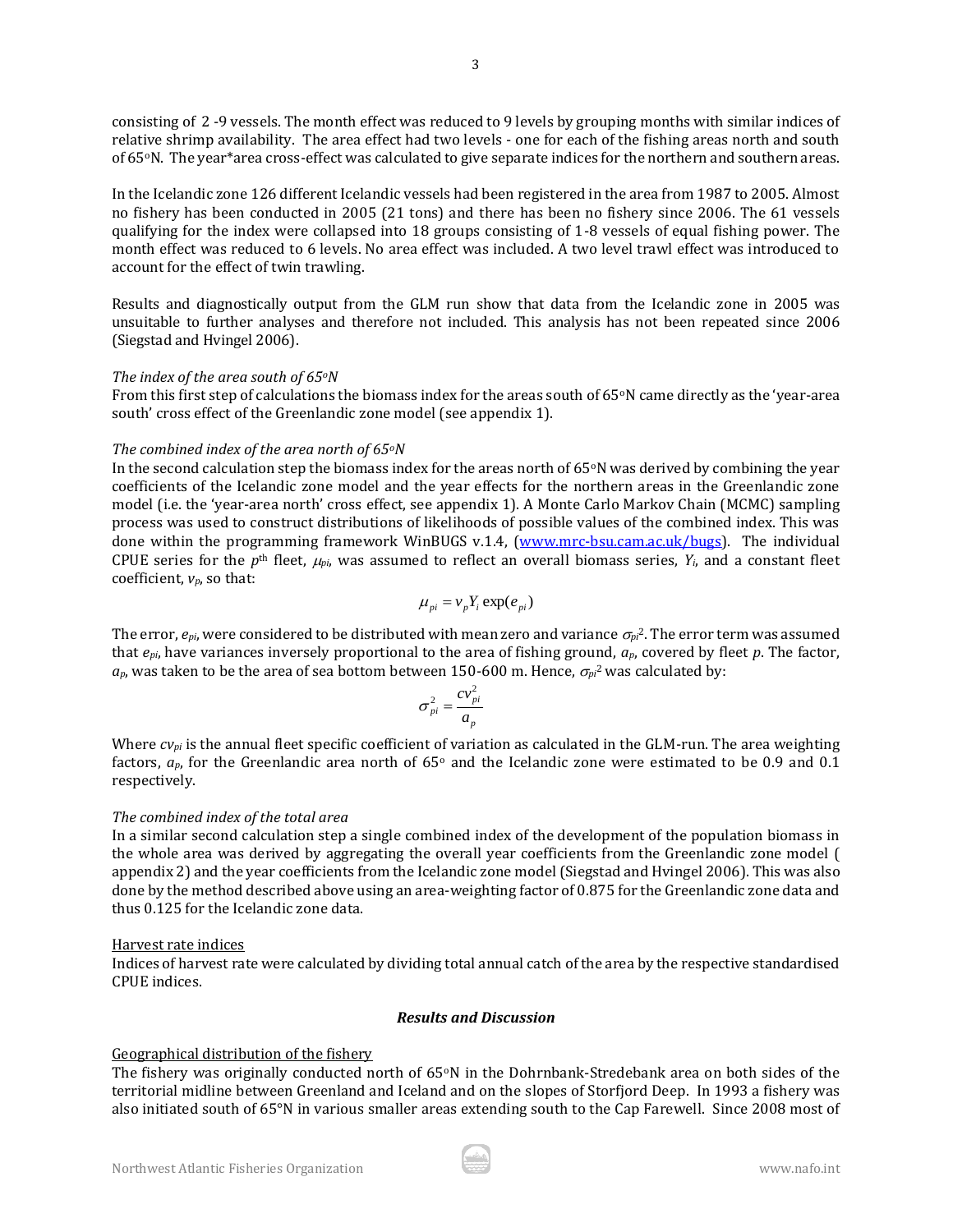the fishery (more than 90 %) has been conducted north of  $65\degree N$  (Table 2, Fig. 1). Since 2013 no fishery has been conducted south of 65oN.

### Catch

As the fishery developed, catches increased rapidly to more than 15 000 tons in 1987-88, but declined thereafter to about 9 000 tons in 1992-93 (Fig. 1A, Table 1 and 2). Following the area expansion of the fishery south of 65°N in 1993 catches increased again reaching 11 900 tons in 1994. From 1994 to 2003 catches fluctuated between 11 500 and 14 000 tons (Fig. 1A). In 2004 the catches started decreasing, from 10 000 tons in 2004 to a low of 49 tons in 2016. The catch until July 2017 was 557 tons.

In the northern area the amount caught declined by about 85% from 1988 to 2001, i.e. from 15 000 tons to 2 200 tons (Fig. 1A, Table 2). Catches more than doubled in the period 2002-2004 (Table 2, Fig. 1A), but have been decreasing since then.

Catches in the southern area increased from 1 900 tons in 1993 (the first year of fishery in this area) to about 11 700 tons in 2001 (Fig. 1A). Since then catches in the area south of 65°N has been decreasing. No fishing has been conducted in the southern area since 2013. From 1996 to 2005 catches in the area south of 65°N accounted for between 50% and 85% of the total catch (Fig. 1A).

#### Fishing effort

The high increase in catches during the first ten-year period was mainly driven by increased fishing effort (Fig. 1B, Table 2). Between 1981 and 1989, total effort increased from about 20 000 hours to a peak of nearly 120 000 hours and has declined since (Table 2, Fig. 1B). In 2016 total effort was the lowest ever seen, being 327 hours.

The historic development of fishing effort spent in the northern area follows the one described for the total area closely – except for 2001, when a lot of effort shifted to the south.

In the southern areas, effort increased from about 10 000 hours in 1993 to 25 000 hours in 1997. In 1999 it reached a low of 7 500 hr's but increased again to 20 000 hr's in 2001. Since then effort in the southern area has been declining (Fig. 1B, Table 2).

#### Catch rate

Catch rates (total area) decreased from 278 kg/hr to 109 kg/hr in the period 1980-1989, but has shown an increasing trend since then reaching 502 kg/hr in 2003 (Fig. 1C, Table 2). From 2004 to 2008 the catch rate was between 365 and 420 kg/hr. In 2009 the catch rate was 640 kg/hr, the highest value ever obtained. Since 2009 catch rates has been decreasing reaching a low in 2014-2016 around 135 kg/hour. In 2017 catch rate is increasing (based on half years data).

Catch rates in the northern area follow the same trend as the overall figures until 1993 as the fishery in the southern areas had not yet been initiated. From 1995-2002 CPUE's have fluctuated around 225 kg/hr except for an extreme low of 129 kg/hr in 1996. From 2003 to 2007 annual mean CPUE fluctuated around 350 kg/hr. In 2009 the catch rate reached a value of 607kg/hr, the highest value ever obtained. Since then catch rates has been decreasing until 2017 where an increase was seen.

In the southern area CPUE increased from 204 kg/hr in 1993 to 925 kg/hr in 1999. Until 2008 the mean CPUE in this area fluctuated between 450 and 700 kg/hr with a mean of 600 kg/hr. Since then catch rates has increased reaching a high of 2 136 kg/hr in 2011. –However only 7 hauls were conducted in the southern area in 2011. The catch rate in 2012 fell to 1267 kg/hr, but is based on only 60 hauls. No fishery has been conducted in the southern area since then.

#### Standardised catch rate indices

The CPUEs for the southern area since 2011 were omitted from the GLMs because of the low number of hauls conducted in this area during the last years.

Results of the two multiple regression analysis to standardise catch rates showed that all main effects were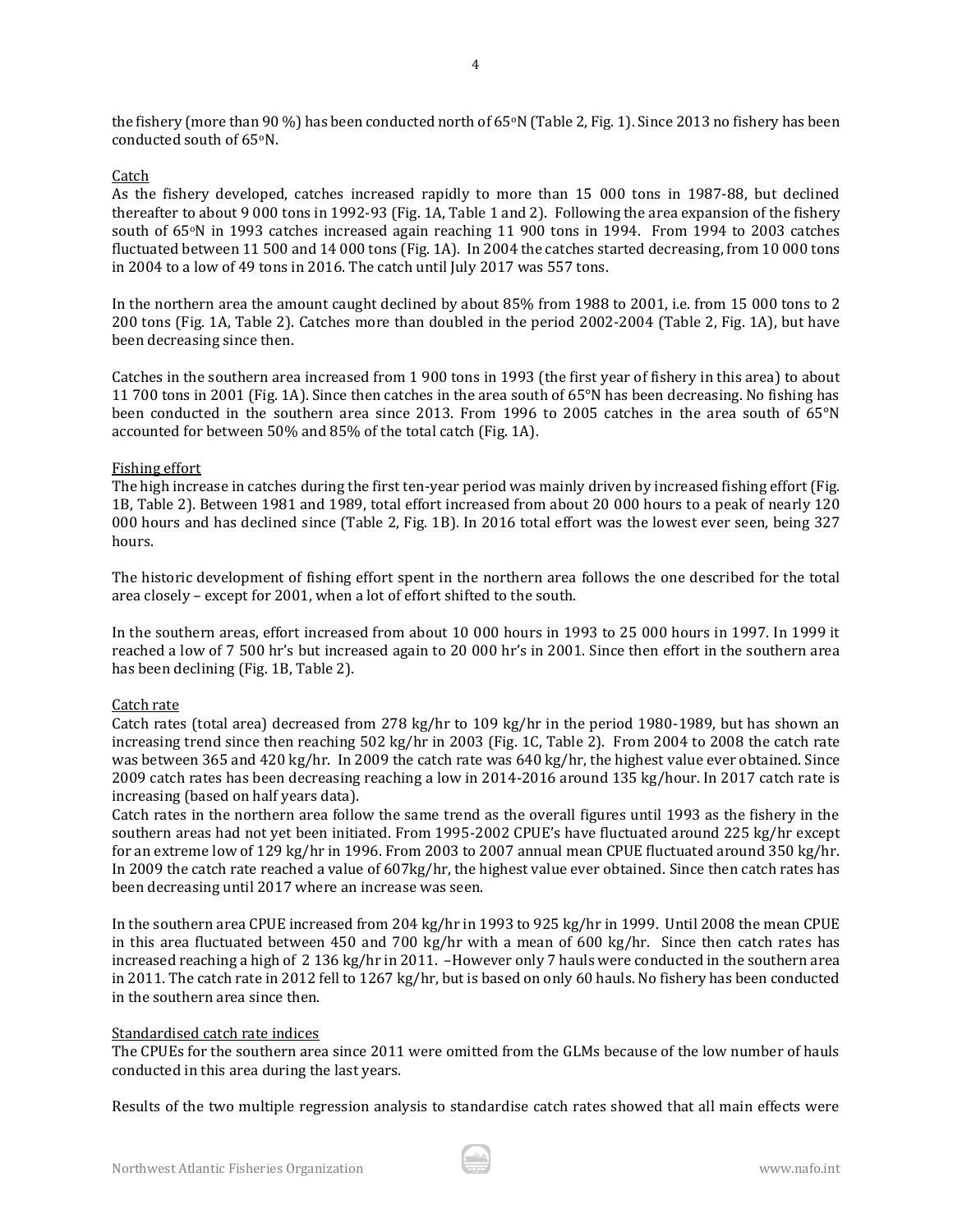highly significant (p<0.01). The r-squared of the models for Greenland and Iceland were 68% and 78%, respectively. The model-diagnostical outputs (see appendix) indicate that the model and error structures were correct.

The combined CPUE index for the total area (Fig. 2, Table 3) indicated that the stock more than halved during the period 1987-1993. Since then it has been rebuilding reaching the level of 1987 in the mid 1990's. The mean index values then increased until the end of the 1990s, and stabilized at a level one third above that of 1987. Since then the biomass index has been fluctuating without a trend until 2009 where the index more than doubled compared to 1987. Since then the combined index has been declining and reached a low level in 2014- 2015. Since then there has been an increasing trend.

The CPUE index series of the northern areas (Fig. 2, Table 3) declined from 1987 to 1993. Thereafter an increasing trend was observed and by the turn of the century the index values had reached the level seen at the offset of the time series. From 2004 to 2007 the mean index values stabilised at a level one third above that of 1987. In 2008 the index started increasing reaching a record high level in 2009. The index went down until 2014/2015 but has shown an increasing trend since then.

The fishing fleet has decreased the effort in recent years which gives some uncertainty to whether recent CPUE indices are a true reflection on stock biomass.

The CPUE index series of the southern area (Fig. 3, Table 3) increased until 1999 and has since then fluctuated without a trend. No index for the southern has been calculated since 2011.

### Indices of harvest rate

The standardised effort i.e. the index of harvest rate, have shown a decreasing trend since the mid 1990s for the total area (Table 3, Fig. 3) reaching its lowest levels from 2008 to 2014. The separate indices for the Northern and Southern areas are shown in Fig. 3 and they follow the trend seen for the total area. No standardised effort for the southern area has been calculated since 2010.

#### *Conclusions*

Total catches fluctuated around 12000 tons from 1994 to 2003 and has decreased since then to a low of 49 tons in 2016. The catch until July 2017 was 557 tons.

The combined CPUE index for the total area was stable from 1998 to 2008 and reached a record high value in 2009. It decreased from 2009 to 2013, was at a low level from 2013 to 2015 and has shown an increase in 2016 and 2017, but the estimate is uncertain since the fishing fleet has decreased the effort in recent years.

Since the mid 1990s exploitation rate index (standardized effort) has decreased, reaching the lowest levels seen in the time series.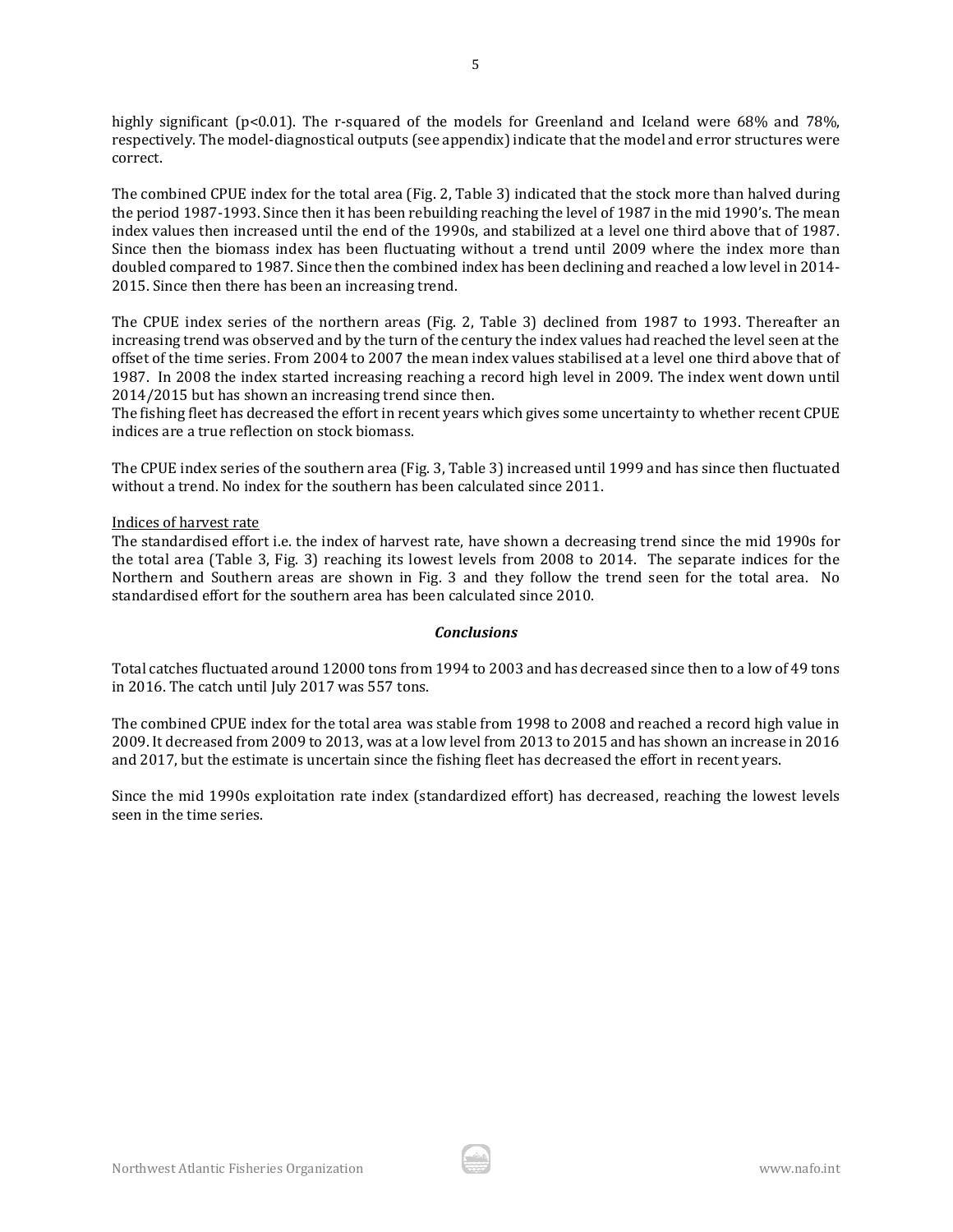#### *References*

ANON., 1988. SAS/STAT User's Guide, Release 6.03 Edition. Cary, NC: SAS Institute Inc., 1988. 1028 pp.

- HVINGEL, C., H. LASSEN and D.G. PARSONS (2000). A biomass index for northern shrimp (*Pandalus borealis*) in Davis Strait based on multiplicative modelling of commercial catch-per-unit-effort data (1976 - 1997). *J. Northw. Atl. Fish. Sci. vol.26:25–36.*
- HVINGEL, C. 2003. Correction of reported past catches of Northern Shrimp within the Greenland EEZ to conform to a revision of reporting practices. NAFO SCR Doc., No. 03/74 Ser. No. N4913. 3 pp.
- SIEGSTAD, HELLE 2016. Results of the Greenland Bottom Trawl Survey for Northern shrimp (P*andalus borealis*) off East Greenland (ICES Subarea XIV b)), 2008-2016. *NAFO SCR Doc*., No.16/045 Serial No. N6594
- SIEGSTAD, HELLE and HVINGEL, C. An Assessment of the Shrimp Stock in Denmark Strait/off East Greenland - 2006. *NAFO SCR Doc*., No.06/078 Serial No. N5328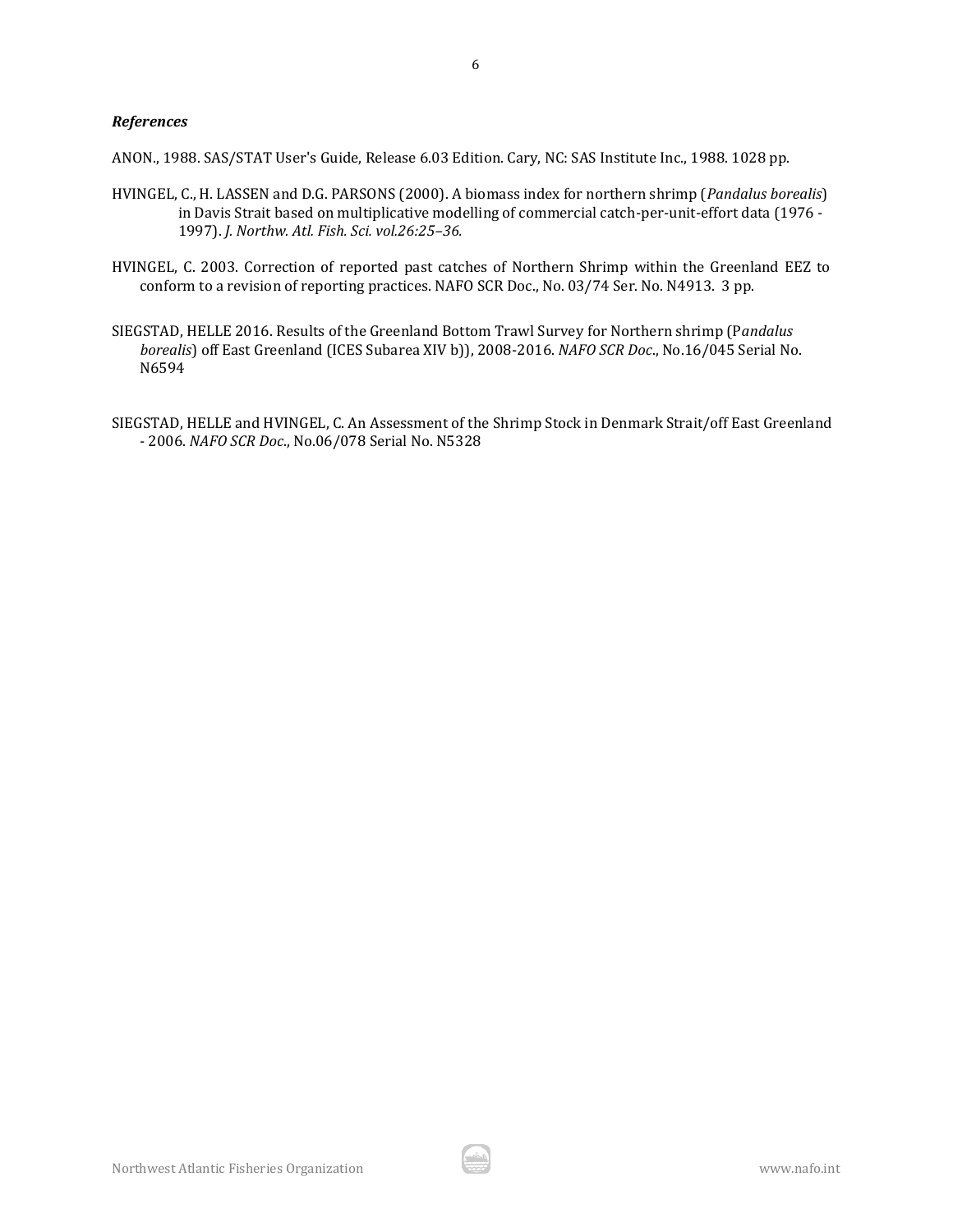**Table 1**. Catch (tons) of shrimp by the fishery in Denmark Strait/off East Greenland from 1978 to July 2017. Values for the fishery in the Greenland EEZ by EU, Faeroe Islands, France, Greenland and Norway are corrected according to Hvingel 2003.

|                            | 1978 | 1979           | 1980  | 1981 | 1982           | 1983 | 1984 | 1985 | 1986  | 1987  | 1988  | 1989      | 1990        | 1991   | 1992           | 1993           | 1994           | 1995           | 1996           | 1997           |
|----------------------------|------|----------------|-------|------|----------------|------|------|------|-------|-------|-------|-----------|-------------|--------|----------------|----------------|----------------|----------------|----------------|----------------|
| North of 65°N              |      |                |       |      |                |      |      |      |       |       |       |           |             |        |                |                |                |                |                |                |
| EU (DK, EST, LTU)          |      | $\mathbf{0}$   | 878   | 727  | 926            | 255  | 554  | 442  | 626   | 703   | 554   | 454       | 476         | 450    | 199            | 138            | 250            | 302            | 26             | 85             |
| Faroe Islands              |      | $\theta$       | 5296  | 892  | 922            | 554  | 836  | 843  | 910   | 754   | 847   | 738       | 1029        | 1265   | 1355           | 689            | 462            | 931            | 995            | 635            |
| France                     |      | $\theta$       | 63    | 442  | 518            | 364  | 626  | 803  | 976   | 1305  | 616   | 472       | 62          | 148    | $\overline{0}$ | $\overline{0}$ | $\overline{0}$ | $\overline{0}$ | $\overline{0}$ | $\overline{0}$ |
| Greenland                  |      | $\overline{0}$ | 250   | 1256 | 1395           | 1835 | 2815 | 3248 | 7232  | 8396  | 9304  | 7408      | 7580        | 5283   | 2496           | 1771           | 1326           | 2390           | 359            | 105            |
| Iceland                    | 363  | 485            | 759   | 125  | $\overline{0}$ | 43   | 742  | 1794 | 1150  | 1330  | 1431  | 1326      | 281         | 465    | 1750           | 2553           | 1514           | 1151           | 566            | 2856           |
| Norway                     |      | 1001           | 3079  | 2522 | 2372           | 2161 | 2662 | 2566 | 2535  | 2586  | 2561  | 2601      | 3052        | 3146   | 3102           | 1831           | 2180           | 2402           | 1544           | 797            |
| Total                      | 363  | 1486           | 10325 | 5964 | 6133           | 5212 | 8235 | 9696 | 13428 | 15073 | 15313 | 12999     | 12480       | 10757  | 8901           | 6982           | 5731           | 7176           | 3490           | 4478           |
| South of 65°N              |      |                |       |      |                |      |      |      |       |       |       |           |             |        |                |                |                |                |                |                |
| Denmark (EU)               |      |                |       |      |                |      |      |      |       |       |       |           |             |        |                | 60             | 613            | 731            | 1167           | 1657           |
| Faroe Island               |      |                |       |      |                |      |      |      |       |       |       |           |             |        |                | 280            | 974            | 295            | 402            | 656            |
| Greenland                  |      |                |       |      |                |      |      |      |       |       |       |           |             |        |                | 1141           | 3603           | 2667           | 5295           | 4701           |
| Norway                     |      |                |       |      |                |      |      |      |       |       |       |           |             |        |                | 424            | 1011           | 720            | 1590           | 2261           |
| Total                      |      |                |       |      |                |      |      |      |       |       |       |           |             |        |                | 1904           | 6201           | 4412           | 8453           | 9276           |
| <b>Total area</b>          |      |                |       |      |                |      |      |      |       |       |       |           |             |        |                |                |                |                |                |                |
| EU (DK, EST, LTU, GBR)     |      | $\overline{0}$ | 878   | 727  | 926            | 255  | 554  | 442  | 626   | 703   | 554   | 454       | 476         | 450    | 199            | 198            | 863            | 1033           | 1193           | 1742           |
| Faroe Islands              |      | $\theta$       | 5296  | 892  | 922            | 554  | 836  | 843  | 910   | 754   | 847   | 738       | 1029        | 1265   | 1355           | 968            | 1436           | 1225           | 1397           | 1292           |
| France                     |      | $\theta$       | 63    | 442  | 518            | 364  | 626  | 803  | 976   | 1305  | 616   | 472       | 62          | 148    | $\overline{0}$ | $\theta$       | $\overline{0}$ | $\overline{0}$ | $\overline{0}$ | $\overline{0}$ |
| Greenland                  |      | $\theta$       | 250   | 1256 | 1395           | 1835 | 2815 | 3248 | 7232  | 8396  | 9304  | 7408      | 7580        | 5283   | 2496           | 2912           | 4929           | 5057           | 5655           | 4806           |
| Iceland                    | 363  | 485            | 759   | 125  | $\overline{0}$ | 43   | 742  | 1794 | 1150  | 1330  | 1431  | 1326      | 281         | 465    | 1750           | 2553           | 1514           | 1151           | 566            | 2856           |
| Norway                     |      | 1001           | 3079  | 2522 | 2372           | 2161 | 2662 | 2566 | 2535  | 2586  | 2561  | 2601      | 3052        | 3146   | 3102           | 2255           | 3190           | 3122           | 3133           | 3059           |
| Total                      | 363  | 1486           | 10325 | 5964 | 6133           | 5212 | 8235 | 9696 | 13428 | 15073 | 15313 | 12999     | 12480       | 10757  | 8901           | 8886           | 11932          | 11588          | 11944          | 13754          |
| Total all areas            | 363  | 1486           | 10325 | 5964 | 6133           | 5212 | 8235 | 9696 | 13428 | 15073 | 15313 | 12999     | 12480       | 10757  | 8901           | 8886           | 11932          | 11588          | 11944          | 13754          |
| Advised TAC                |      |                |       |      | 4200           | 4200 | 4200 | 5000 |       |       |       | $-100003$ | v<br>100003 | 100003 | 8000           | 5000           | 5000           | 5000           | 5000           | 5000           |
| Effective TAC <sup>1</sup> |      |                |       | 8000 | 4500           | 5725 | 5245 | 6090 | 75255 | 75255 | 87255 | 90255     | 14100       | 14500  | 13000          | 9563           | 9563           | 9563           | 9563           | 9563           |

<sup>1</sup>For Greenland zone only; no restrictions in Iceland zone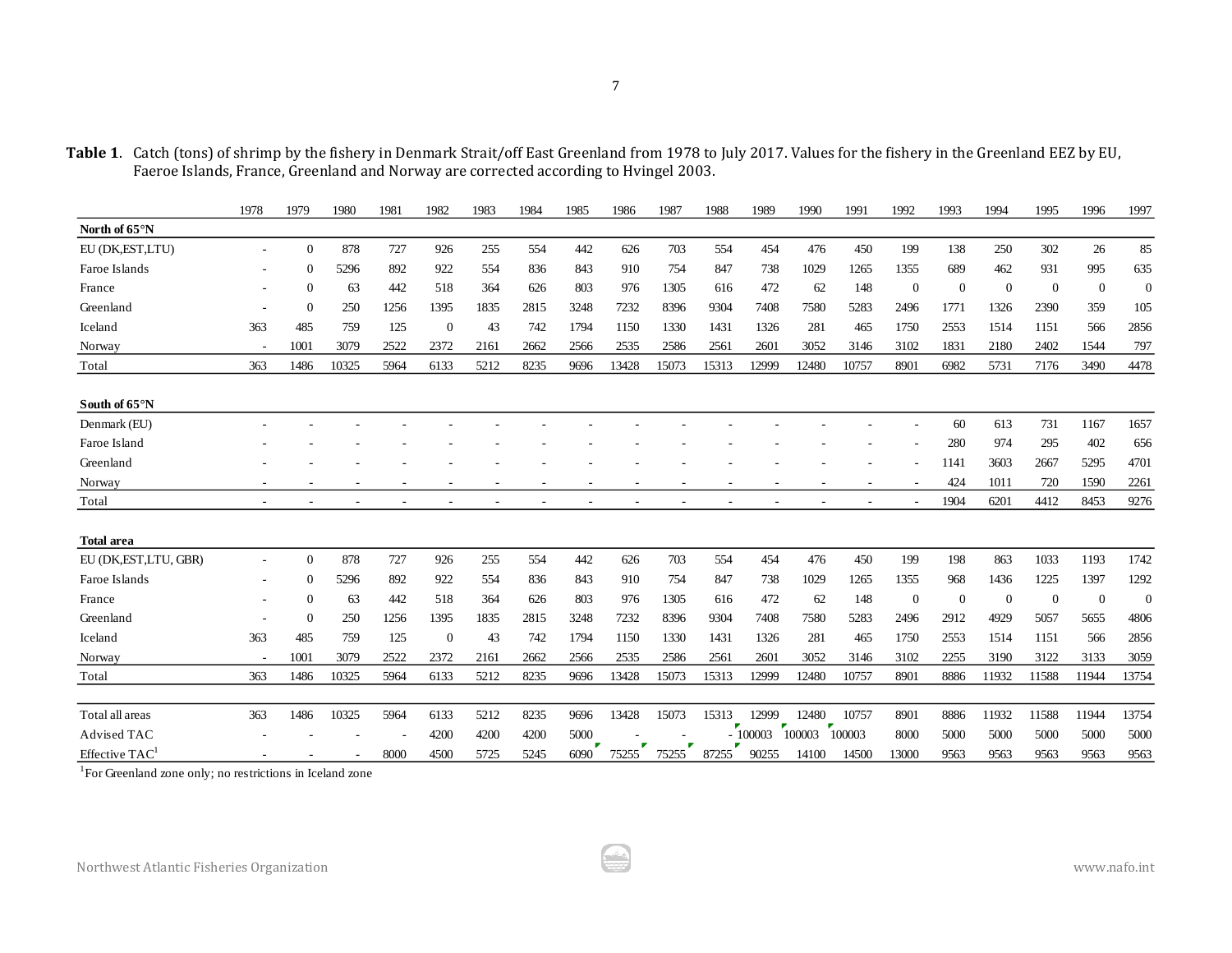**Table 1 (continued)**. Catch (tons) of shrimp by the fishery in Denmark Strait/off East Greenland from 1978 to July 2017. Values for the fishery in the Greenland EEZ by EU, Faeroe Islands, France, Greenland and Norway are corrected according to Hvingel 2003.

|                            | 1998         | 1999           | 2000           | 2001           | 2002           | 2003     | 2004                     | 2005                     | 2006           | 2007             | 2008             | 2009             | 2010           | 2011             | 2012             | 2013           | 2014             | 2015             | 2016           | $2017^2$         |
|----------------------------|--------------|----------------|----------------|----------------|----------------|----------|--------------------------|--------------------------|----------------|------------------|------------------|------------------|----------------|------------------|------------------|----------------|------------------|------------------|----------------|------------------|
| North of 65°N              |              |                |                |                |                |          |                          |                          |                |                  |                  |                  |                |                  |                  |                |                  |                  |                |                  |
| EU (DK,EST,LTU)            | 401          | 793            | 459            | $72\,$         | 816            | 861      | 482                      | 304                      | 618            | 421              | 389              | 892              | 1345           | 927              | 1411             | 1540           | 442              | 402              | 49             | 174              |
| Faroe Islands              | 1268         | 867            | 956            | 214            | 1029           | 1062     | 894                      | 615                      | 342            | 319              | 612              | 1325             | 781            | $\overline{0}$   | $\overline{0}$   | $\Omega$       | $\boldsymbol{0}$ | $\Omega$         | $\Omega$       | $\mathbf{0}$     |
| France                     | $\mathbf{0}$ | $\overline{0}$ | $\overline{0}$ | $\mathbf{0}$   | ÷,             | ٠        | $\overline{\phantom{a}}$ | $\overline{\phantom{a}}$ |                |                  |                  |                  |                |                  |                  |                |                  |                  |                |                  |
| Greenland                  | 646          | 614            | 115            | 650            | 638            | 695      | 578                      | 454                      | 223            | 802              | 14               | 844              | 426            | 183              | 481              | 174            | 180              | 174              | $\overline{0}$ | 383              |
| Iceland                    | 1421         | 769            | 132            | 10             | 1231           | 703      | 411                      | 29                       | $\overline{0}$ | $\overline{0}$   | $\mathbf{0}$     | $\overline{0}$   | $\overline{0}$ | $\overline{0}$   | $\overline{0}$   | $\overline{0}$ | $\overline{0}$   | $\theta$         | $\mathbf{0}$   | $\mathbf{0}$     |
| Norway                     | 1628         | 1783           | 2759           | 1291           | 1630           | 2861     | 2700                     | 2613                     | 2704           | 1771             | 1514             | 883              | 770            | 36               | $\overline{2}$   | $\Omega$       | $\theta$         | $\theta$         | $\theta$       | $\overline{0}$   |
| Total                      | 5364         | 4827           | 4420           | 2237           | 5344           | 6183     | 5065                     | 4015                     | 3887           | 3313             | 2529             | 3945             | 3323           | 1145             | 1893             | 1714           | 622              | 576              | 49             | 557              |
| South of 65°N              |              |                |                |                |                |          |                          |                          |                |                  |                  |                  |                |                  |                  |                |                  |                  |                |                  |
| Denmark (EU)               | 1300         | 1095           | 1900           | 2473           | 2309           | 1827     | 1022                     | 644                      | 683            | 431              | 251              | 28               | 101            | $\mathbf{0}$     | $\overline{0}$   | $\overline{0}$ | $\overline{0}$   | $\Omega$         | $\Omega$       | $\overline{0}$   |
| Faroe Island               | 138          | 453            | 340            | 2402           | 1013           | 303      | 255                      | 176                      | 227            | 169              | 14               | 28               | $\theta$       | $\boldsymbol{0}$ | $\boldsymbol{0}$ | $\Omega$       | $\theta$         | $\Omega$         | $\Omega$       | $\overline{0}$   |
| Greenland                  | 3950         | 4966           | 5235           | 4943           | 4333           | 4194     | 3488                     | 2737                     | 316            | 638              | $\mathbf{0}$     | 447              | 178            | 53               | 215              | 3              | $\theta$         | $\mathbf{0}$     | $\Omega$       | $\overline{0}$   |
| Norway                     | 670          | 378            | 157            | 1855           | 1098           | 197      | 186                      | 180                      | 76             | 48               | $\Omega$         | 107              | $\overline{0}$ | $\mathbf{0}$     | $\mathbf{0}$     | $\theta$       | $\mathbf{0}$     | $\mathbf{0}$     | $\theta$       | $\overline{0}$   |
| Total                      | 6057         | 6893           | 7632           | 11674          | 5985           | 6522     | 4951                     | 3737                     | 1302           | 1286             | 266              | 610              | 280            | 53               | 215              | 3              | $\overline{0}$   | $\overline{0}$   | $\mathbf{0}$   | $\overline{0}$   |
| <b>Total area</b>          |              |                |                |                |                |          |                          |                          |                |                  |                  |                  |                |                  |                  |                |                  |                  |                |                  |
| EU (DK,EST,LTU, GBR)       | 1701         | 1888           | 2358           | 2545           | 2548           | 2688     | 1504                     | 948                      | 1301           | 852              | 640              | 920              | 1446           | 927              | 1411             | 1540           | 442              | 402              | 49             | 174              |
| Faroe Islands              | 1406         | 1321           | 1296           | 2616           | 1322           | 1365     | 1149                     | 791                      | 569            | 488              | 627              | 1354             | 782            | $\overline{0}$   | $\mathbf{0}$     | $\theta$       | $\overline{0}$   | $\mathbf{0}$     | $\Omega$       | $\mathbf{0}$     |
| France                     | $\mathbf{0}$ | $\overline{0}$ | $\mathbf{0}$   | $\overline{0}$ | $\overline{0}$ | $\theta$ | $\overline{0}$           | $\mathbf{0}$             | $\overline{0}$ | $\mathbf{0}$     | $\Omega$         | $\overline{0}$   | $\theta$       | $\overline{0}$   | $\mathbf{0}$     | $\Omega$       | $\overline{0}$   | $\Omega$         | $\Omega$       | $\mathbf{0}$     |
| Greenland                  | 4595         | 5581           | 5349           | 5593           | 4484           | 4890     | 4066                     | 3191                     | 539            | 1440             | 14               | 1292             | 605            | 236              | 696              | 177            | 180              | 174              | 0              | 383              |
| Iceland                    | 1421         | 769            | 132            | 10             | 1231           | 703      | 411                      | 29                       | $\mathbf{0}$   | $\boldsymbol{0}$ | $\boldsymbol{0}$ | $\boldsymbol{0}$ | $\mathbf{0}$   | $\mathbf{0}$     | $\boldsymbol{0}$ | $\Omega$       | $\boldsymbol{0}$ | $\theta$         | $\Omega$       | $\mathbf{0}$     |
| Norway                     | 2298         | 2160           | 2917           | 3147           | 1743           | 3059     | 2886                     | 2793                     | 2780           | 1819             | 1514             | 990              | 770            | 36               | $\overline{2}$   | $\theta$       | $\boldsymbol{0}$ | $\boldsymbol{0}$ | $\mathbf{0}$   | $\boldsymbol{0}$ |
| Total                      | 11422        | 11719          | 12053          | 13911          | 11329          | 12705    | 10016                    | 7752                     | 5189           | 4599             | 2794             | 4555             | 3602           | 1199             | 2109             | 1717           | 622              | 576              | 49             | 557              |
| Total all areas            | 11422        | 11719          | 12053          | 13911          | 11242          | 12637    | 9985                     | 7752                     | 5189           | 4599             | 2794             | 4555             | 3602           | 1199             | 2109             | 1717           | 622              | 576              | 49             | 557              |
| Advised TAC                | 5000         | 9600           | 9600           | 9600           | 9600           | 9600     | 12400                    | 12400                    | 12400          | 12400            | 12400            | 12400            | 12400          | 12400            | 12400            | 12400          | 2000             | 2000             | 2000           | 2000             |
| Effective TAC <sup>1</sup> | 9563         | 10600          | 12600          | 10600          | 10600          | 10600    | 15043                    | 12400                    | 12400          | 12400            | 12400            | 12835            | 11835          | 12400            | 12400            | 12400          | 8300             | 6100             | 5300           | 5000             |

<sup>1</sup>For Greenland zone only; no restrictions in Iceland zone

<sup>2</sup>Catch until July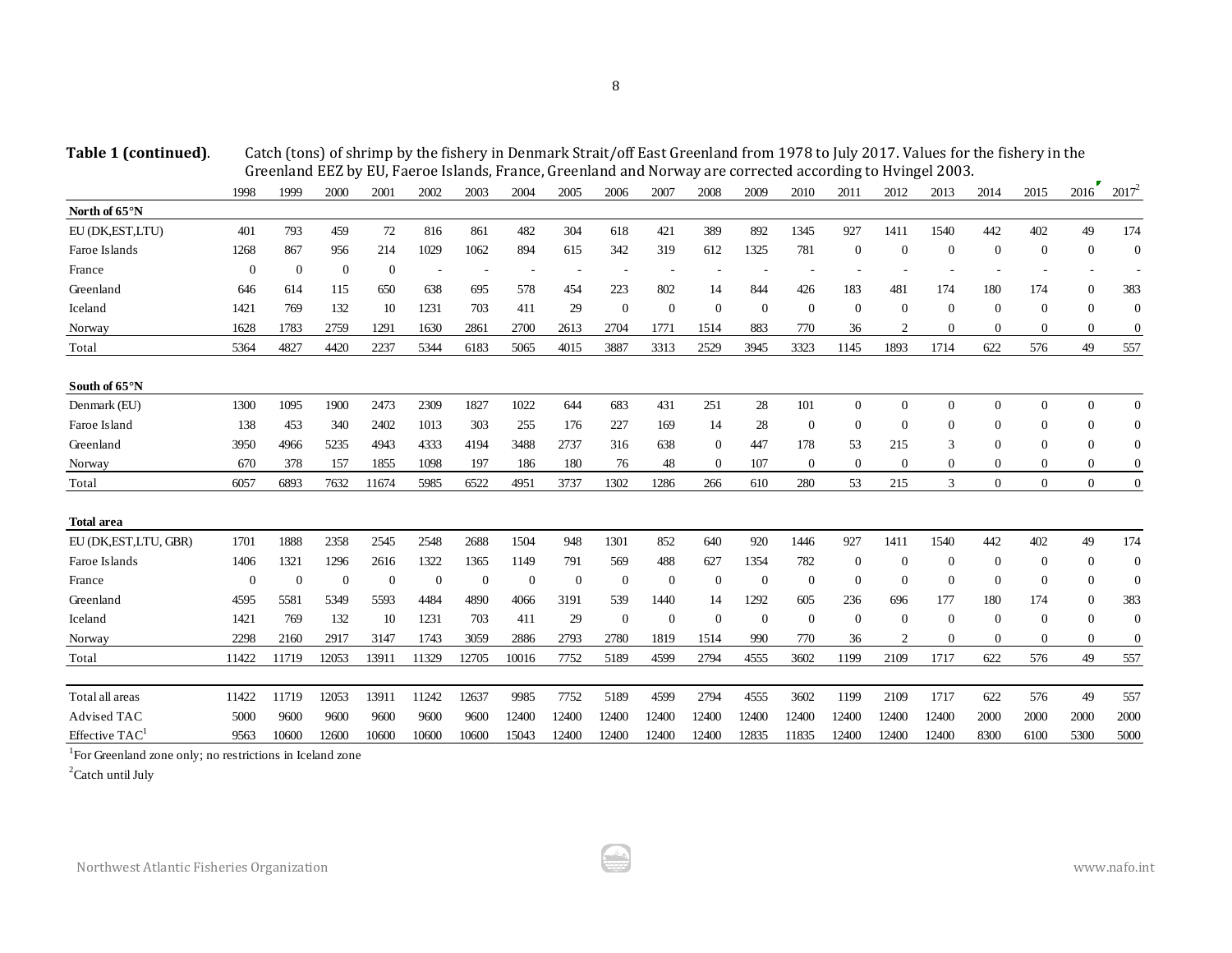|             | Area north |        |             |                  | Area south     |             | Total area |        |             |  |
|-------------|------------|--------|-------------|------------------|----------------|-------------|------------|--------|-------------|--|
| Year        | Catch      | Effort | <b>CPUE</b> | Catch            | Effort         | <b>CPUE</b> | Catch      | Effort | <b>CPUE</b> |  |
| 1980        | 10325      | 37198  | 278         |                  |                |             | 10325      | 37198  | 278         |  |
| 1981        | 5964       | 19986  | 298         |                  |                |             | 5964       | 19986  | 298         |  |
| 1982        | 6133       | 23081  | 266         |                  |                |             | 6133       | 23081  | 266         |  |
| 1983        | 5212       | 23855  | 219         |                  |                |             | 5212       | 23855  | 219         |  |
| 1984        | 8235       | 34983  | 235         |                  |                |             | 8235       | 34983  | 235         |  |
| 1985        | 9696       | 62911  | 154         |                  |                |             | 9696       | 62911  | 154         |  |
| 1986        | 13428      | 61863  | 217         |                  |                |             | 13428      | 61863  | 217         |  |
| 1987        | 15073      | 79881  | 189         |                  |                |             | 15073      | 79881  | 189         |  |
| 1988        | 15313      | 109455 | 140         |                  |                |             | 15313      | 109455 | 140         |  |
| 1989        | 12999      | 119629 | 109         |                  |                |             | 12999      | 119629 | 109         |  |
| 1990        | 12480      | 72736  | 172         |                  |                |             | 12480      | 72736  | 172         |  |
| 1991        | 10757      | 78714  | 137         |                  |                |             | 10757      | 78714  | 137         |  |
| 1992        | 8901       | 68349  | 130         |                  |                |             | 8901       | 68349  | 130         |  |
| 1993        | 6982       | 52381  | 133         | 1904             | 9335           | 204         | 8886       | 61003  | 146         |  |
| 1994        | 5731       | 31417  | 182         | 6201             | 18371          | 338         | 11932      | 49428  | 241         |  |
| 1995        | 7176       | 33953  | 211         | 4412             | 13157          | 335         | 11588      | 46927  | 247         |  |
| 1996        | 3490       | 27029  | 129         | 8453             | 24589          | 344         | 11944      | 51049  | 234         |  |
| 1997        | 4478       | 22175  | 202         | 9276             | 25992          | 357         | 13754      | 47519  | 289         |  |
| 1998        | 5364       | 20881  | 257         | 6057             | 10498          | 577         | 11422      | 31205  | 366         |  |
| 1999        | 4827       | 19388  | 249         | 6893             | 7449           | 925         | 11719      | 25742  | 455         |  |
| 2000        | 4420       | 17474  | 253         | 7632             | 10705          | 713         | 12053      | 28096  | 429         |  |
| 2001        | 2237       | 9822   | 228         | 11674            | 20435          | 571         | 13911      | 29933  | 465         |  |
| 2002        | 5344       | 20052  | 267         | 5985             | 8546           | 700         | 11329      | 22843  | 496         |  |
| 2003        | 6183       | 18053  | 342         | 6522             | 9317           | 700         | 12705      | 25295  | 502         |  |
| 2004        | 5065       | 15848  | 320         | 4951             | 8972           | 552         | 10016      | 27450  | 365         |  |
| 2005        | 4015       | 11249  | 357         | 3737             | 8003           | 467         | 7752       | 19255  | 403         |  |
| 2006        | 3887       | 10414  | 373         | 1302             | 2436           | 534         | 5189       | 12851  | 404         |  |
| 2007        | 3313       | 8976   | 369         | 1286             | 1974           | 651         | 4599       | 10949  | 420         |  |
| 2008        | 2529       | 6106   | 414         | 266              | 585            | 454         | 2794       | 6691   | 418         |  |
| 2009        | 3945       | 6500   | 607         | 610              | 617            | 989         | 4555       | 7117   | 640         |  |
| 2010        | 3323       | 10286  | 323         | 280              | 263            | 1062        | 3602       | 10550  | 341         |  |
| 2011        | 1145       | 3301   | 347         | 53               | 25             | 2136        | 1199       | 3326   | 360         |  |
| 2012        | 1893       | 6343   | 298         | 215              | 170            | 1267        | 2109       | 6513   | 324         |  |
| 2013        | 1714       | 8162   | 210         | $\mathfrak 3$    | 75             | 45          | 1717       | 8235   | 208         |  |
| 2014        | 622        | 4364   | 142         | $\boldsymbol{0}$ | $\overline{a}$ |             | 622        | 4374   | 142         |  |
| 2015        | 576        | 4573   | 126         | $\boldsymbol{0}$ |                |             | 576        | 4905   | 117         |  |
| 2016        | 49         | 327    | 150         | $\boldsymbol{0}$ |                |             | 49         | 327    | 150         |  |
| 2017*       | 557        | 1574   | 354         | $\overline{0}$   |                | -           | 557        | 1574   | 354         |  |
| *until July |            |        |             |                  |                |             |            |        |             |  |

**Table 2.** Catch (tons), effort (hrs) and Catch-Per-Unit-Effort (kg/hr) by trawlers fishing in Denmark Strait / off East Greenland in areas north and south of 65°N and total area.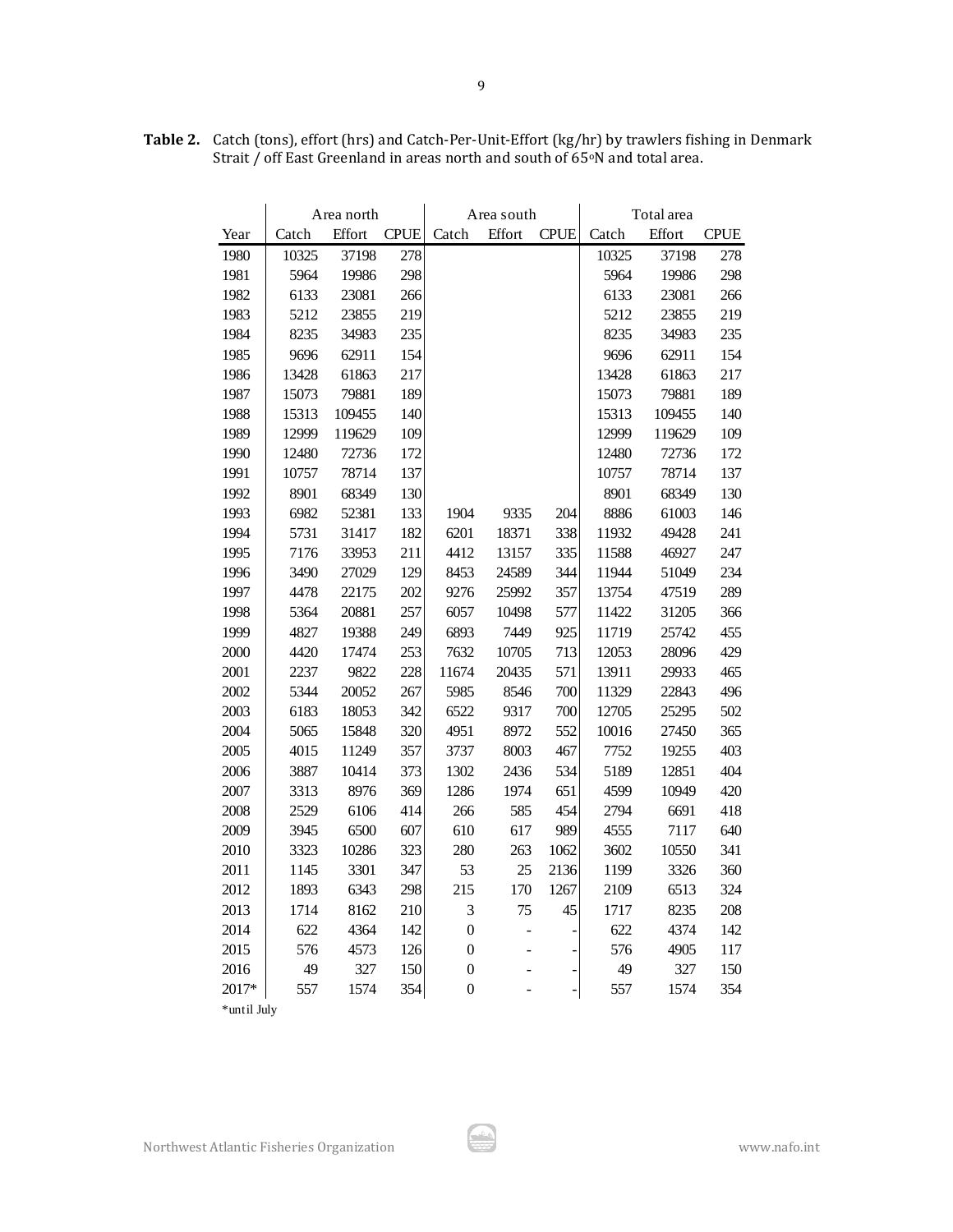**Table 3.** Means and standard errors (se) of standardised CPUE and effort index values based on logbook information from trawlers fishing in Denmark Strait/off East Greenland in areas north and south of 65°N and total area.

|              | Area north |                          |       |               |                          | Area south |      | Total                    |          |               |             |                          |
|--------------|------------|--------------------------|-------|---------------|--------------------------|------------|------|--------------------------|----------|---------------|-------------|--------------------------|
|              | Std.CPUE   |                          |       | Std. Effort   | Std.CPUE                 |            |      | Std. Effort              | Std.CPUE |               | Std. Effort |                          |
| Year         | mean       | se                       | mean  | se            | mean                     | se         | mean | se                       | mean     | se            | mean        | se                       |
| 1987         | 1.00       | $\overline{\phantom{a}}$ | 1.00  | $\frac{1}{2}$ |                          |            |      |                          | 1.00     | $\frac{1}{2}$ | 1.00        | $\overline{\phantom{a}}$ |
| 1988         | 0.90       | 0.08                     | 1.13  | 0.10          |                          |            |      |                          | 0.94     | 0.09          | 1.08        | 0.11                     |
| 1989         | 0.64       | 0.06                     | 1.35  | 0.13          |                          |            |      |                          | 0.65     | 0.06          | 1.33        | 0.13                     |
| 1990         | 0.63       | 0.06                     | 1.30  | 0.12          |                          |            |      |                          | 0.65     | 0.06          | 1.27        | 0.13                     |
| 1991         | 0.54       | 0.05                     | 1.33  | 0.13          |                          |            |      |                          | 0.55     | 0.06          | 1.29        | 0.13                     |
| 1992         | 0.44       | 0.04                     | 1.35  | 0.13          |                          |            |      |                          | 0.45     | 0.05          | 1.32        | 0.13                     |
| 1993         | 0.36       | 0.04                     | 1.30  | 0.13          | 1.00                     |            | 1.00 |                          | 0.42     | 0.04          | 1.39        | 0.14                     |
| 1994         | 0.84       | 0.09                     | 0.45  | 0.05          | 2.26                     | 0.18       | 1.44 | 0.11                     | 1.17     | 0.12          | 0.68        | 0.07                     |
| 1995         | 0.69       | 0.07                     | 0.69  | 0.07          | 1.89                     | 0.18       | 1.23 | 0.11                     | 0.92     | 0.10          | 0.84        | 0.09                     |
| 1996         | 0.63       | 0.07                     | 0.37  | 0.04          | 2.63                     | 0.21       | 1.69 | 0.13                     | 1.16     | 0.12          | 0.68        | 0.07                     |
| 1997         | 0.83       | 0.10                     | 0.36  | 0.05          | 2.50                     | 0.21       | 1.95 | 0.16                     | 1.44     | 0.15          | 0.64        | 0.07                     |
| 1998         | 1.07       | 0.13                     | 0.33  | 0.04          | 2.86                     | 0.27       | 1.11 | 0.10                     | 1.51     | 0.17          | 0.50        | 0.06                     |
| 1999         | 0.92       | 0.11                     | 0.35  | 0.04          | 3.68                     | 0.43       | 0.98 | 0.11                     | 1.71     | 0.20          | 0.45        | 0.05                     |
| 2000         | 1.11       | 0.12                     | 0.26  | 0.03          | 3.56                     | 0.33       | 1.13 | 0.10                     | 1.77     | 0.19          | 0.45        | 0.05                     |
| 2001         | 0.97       | 0.13                     | 0.15  | 0.02          | 2.69                     | 0.21       | 2.28 | 0.17                     | 1.76     | 0.19          | 0.53        | 0.06                     |
| 2002         | 1.01       | 0.13                     | 0.35  | 0.04          | 3.31                     | 0.29       | 0.95 | 0.08                     | 2.02     | 0.22          | 0.37        | 0.04                     |
| 2003         | 0.97       | 0.11                     | 0.42  | 0.05          | 2.79                     | 0.25       | 1.23 | 0.11                     | 1.56     | 0.17          | 0.54        | 0.06                     |
| 2004         | 1.35       | 0.14                     | 0.25  | 0.03          | 2.71                     | 0.29       | 0.96 | 0.10                     | 1.71     | 0.18          | 0.39        | 0.04                     |
| 2005         | 1.35       | 0.16                     | 0.20  | 0.02          | 3.45                     | 0.38       | 0.57 | 0.06                     | 2.02     | 0.23          | 0.26        | 0.03                     |
| 2006         | 1.41       | 0.16                     | 0.18  | 0.02          | 3.25                     | 0.45       | 0.21 | 0.03                     | 1.89     | 0.22          | 0.18        | 0.02                     |
| 2007         | 1.24       | 0.15                     | 0.18  | 0.02          | 3.58                     | 0.55       | 0.19 | 0.03                     | 1.63     | 0.20          | 0.19        | 0.02                     |
| 2008         | 1.54       | 0.20                     | 0.11  | 0.01          | 2.29                     | 0.63       | 0.06 | 0.01                     | 1.92     | 0.26          | 0.10        | 0.01                     |
| 2009         | 2.29       | 0.28                     | 0.11  | 0.01          | 4.37                     | 1.11       | 0.07 | 0.02                     | 2.68     | 0.35          | 0.11        | 0.01                     |
| 2010         | 1.18       | 0.14                     | 0.19  | 0.02          | 3.50                     | 1.40       | 0.04 | 0.01                     | 1.44     | 0.17          | 0.17        | 0.02                     |
| 2011         | 1.28       | 0.20                     | 0.06  | 0.01          | $\overline{\phantom{0}}$ |            |      |                          | 1.46     | 0.25          | 0.05        | 0.01                     |
| 2012         | 1.00       | 0.13                     | 0.13  | 0.02          |                          |            |      | $\overline{a}$           | 1.22     | 0.17          | 0.11        | 0.02                     |
| 2013         | 0.60       | 0.08                     | 0.19  | 0.02          |                          |            |      | $\overline{\phantom{0}}$ | 0.74     | 0.11          | 0.15        | 0.02                     |
| 2014         | 0.42       | 0.10                     | 0.10  | 0.02          |                          |            |      | $\overline{a}$           | 0.54     | 0.14          | 0.08        | 0.02                     |
| 2015         | 0.47       | 0.08                     | 0.08  | $0.01\,$      |                          |            |      | $\overline{a}$           | 0.60     | 0.11          | 0.06        | 0.01                     |
| 2016         | 0.67       | 0.34                     | 0.005 | 0.002         |                          |            |      | $\overline{a}$           | 0.93     | 0.52          | 0.004       | 0.002                    |
| 2017         | 1.40       | 0.32                     | 0.026 | 0.006         |                          |            |      |                          | 1.56     | 0.38          | 0.024       | 0.006                    |
| * Until July |            |                          |       |               |                          |            |      |                          |          |               |             |                          |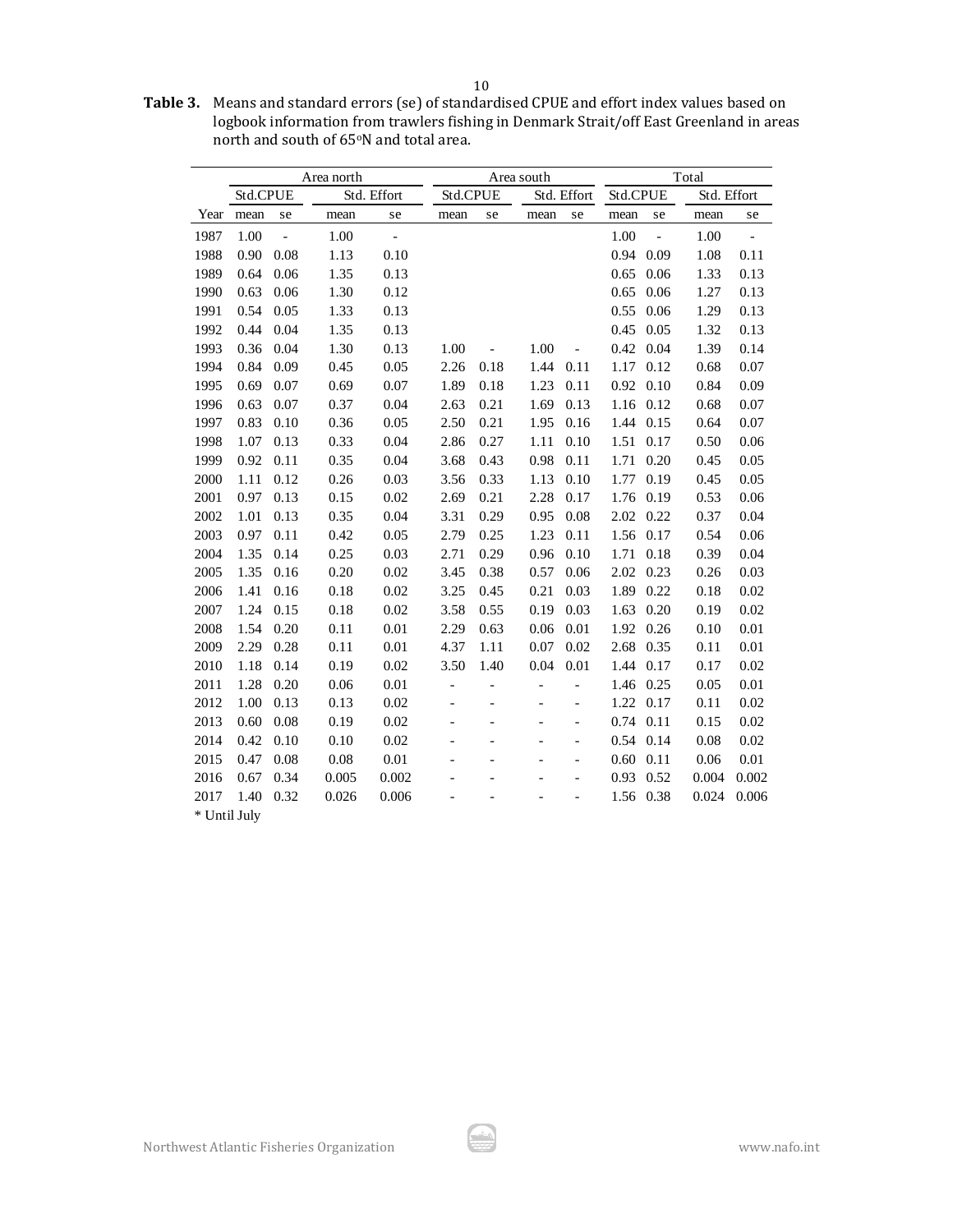

**Fig. 1.** Catch (A), fishing effort (B) and catch-per-unit-effort (C) by shrimp trawlers fishing in Denmark Strait/off East Greenland. Series are given for the areas north and south of 65°N and overall. (Data for 2017 is part-years data, until July).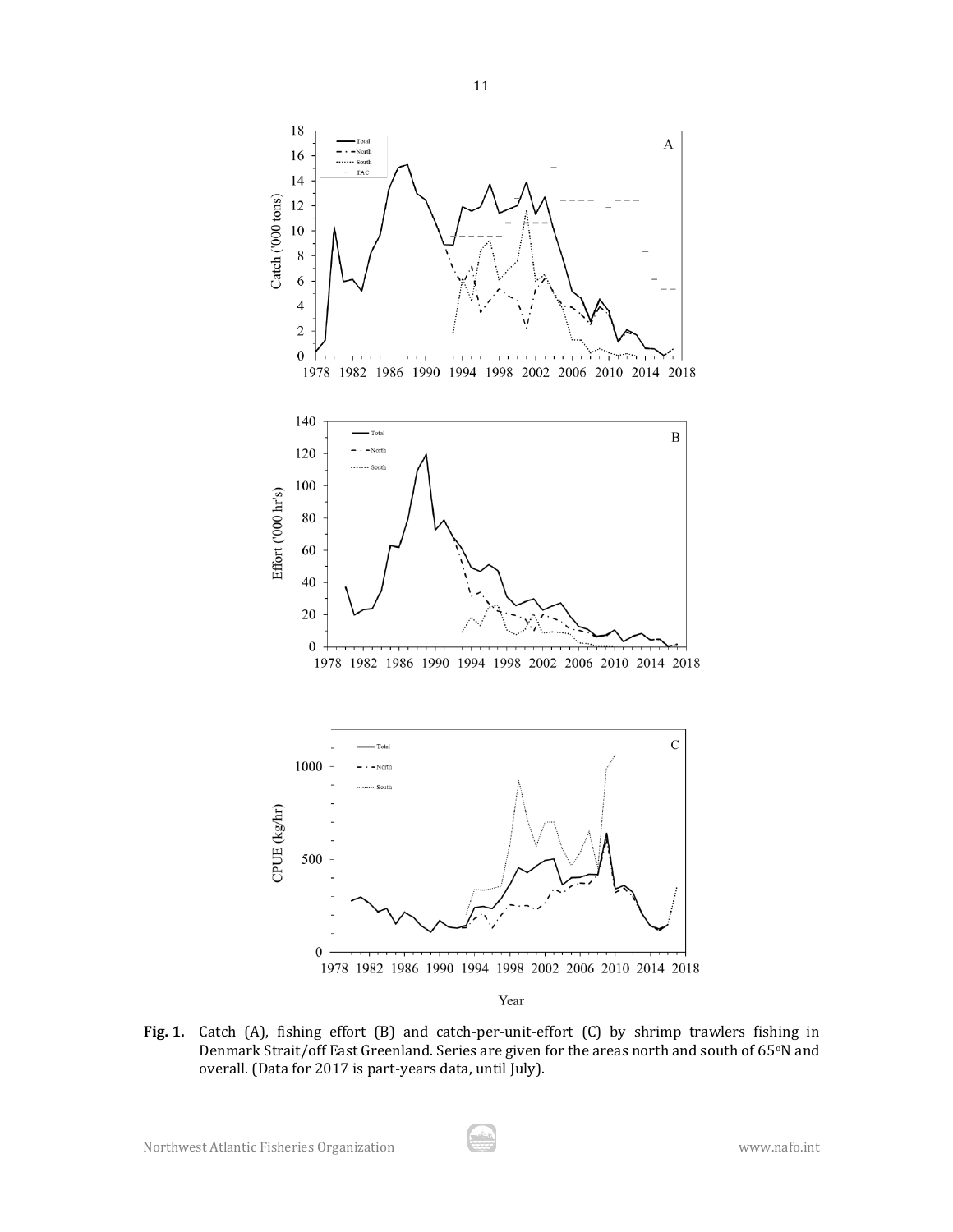

**Fig. 2.** Standardized Catch-Per-Unit-Effort indices of the shrimp fishery in Denmark Strait and off East Greenland in the areas south of  $65^{\circ}N$ , overall fishery north of  $65^{\circ}N$  (both in Greenland and Iceland EEZ), and overall standardized CPUE for the stock (Estimates for 2017 are based on data until July). No index for the southern area was calculated since 2010 due to a low number of hauls.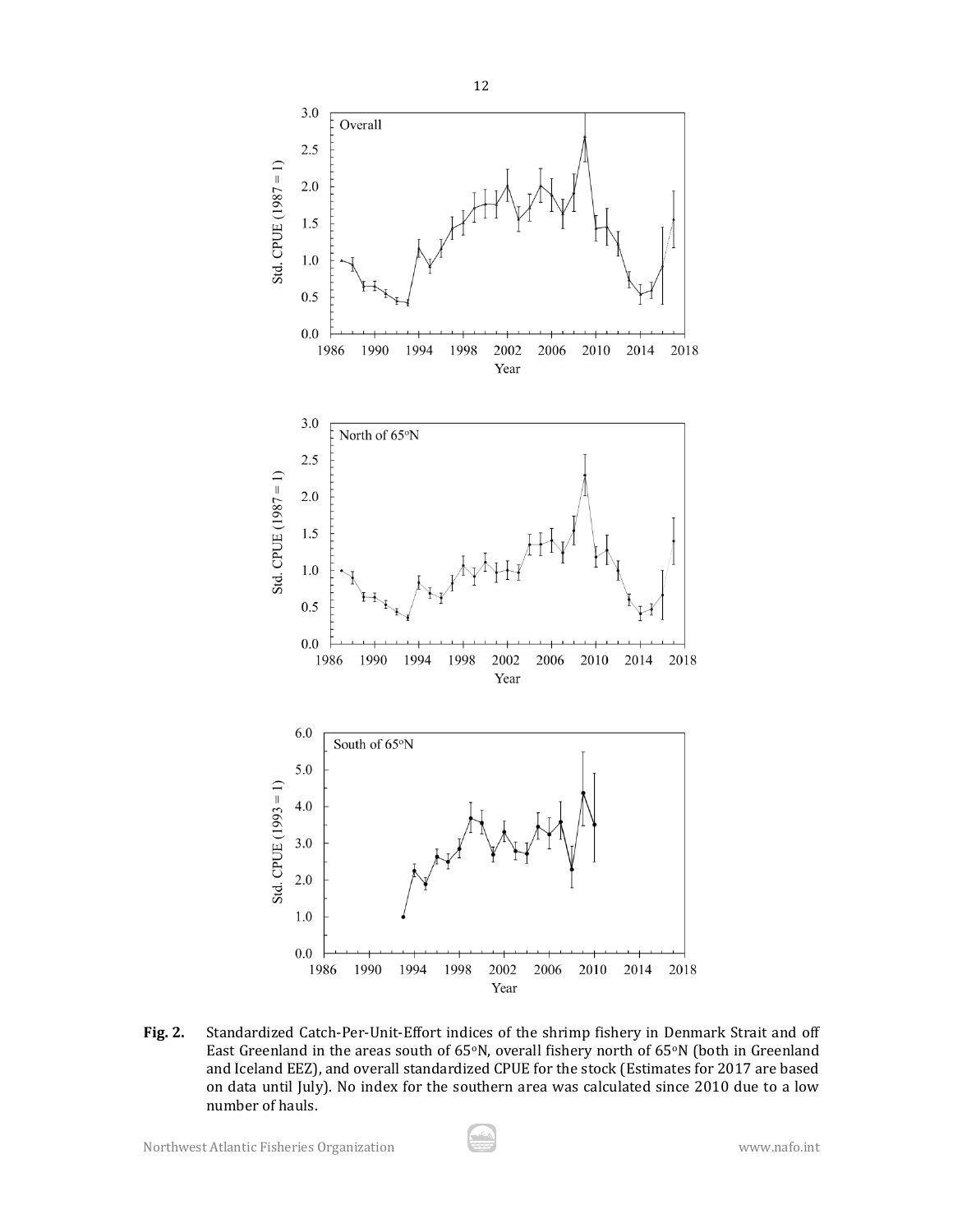

**Fig. 3.** Standardised effort indices of the shrimp fishery in Denmark Strait and off East Greenland in the areas north of 65°N, south of 65°N and overall (Estimates for 2017 are based on data until July).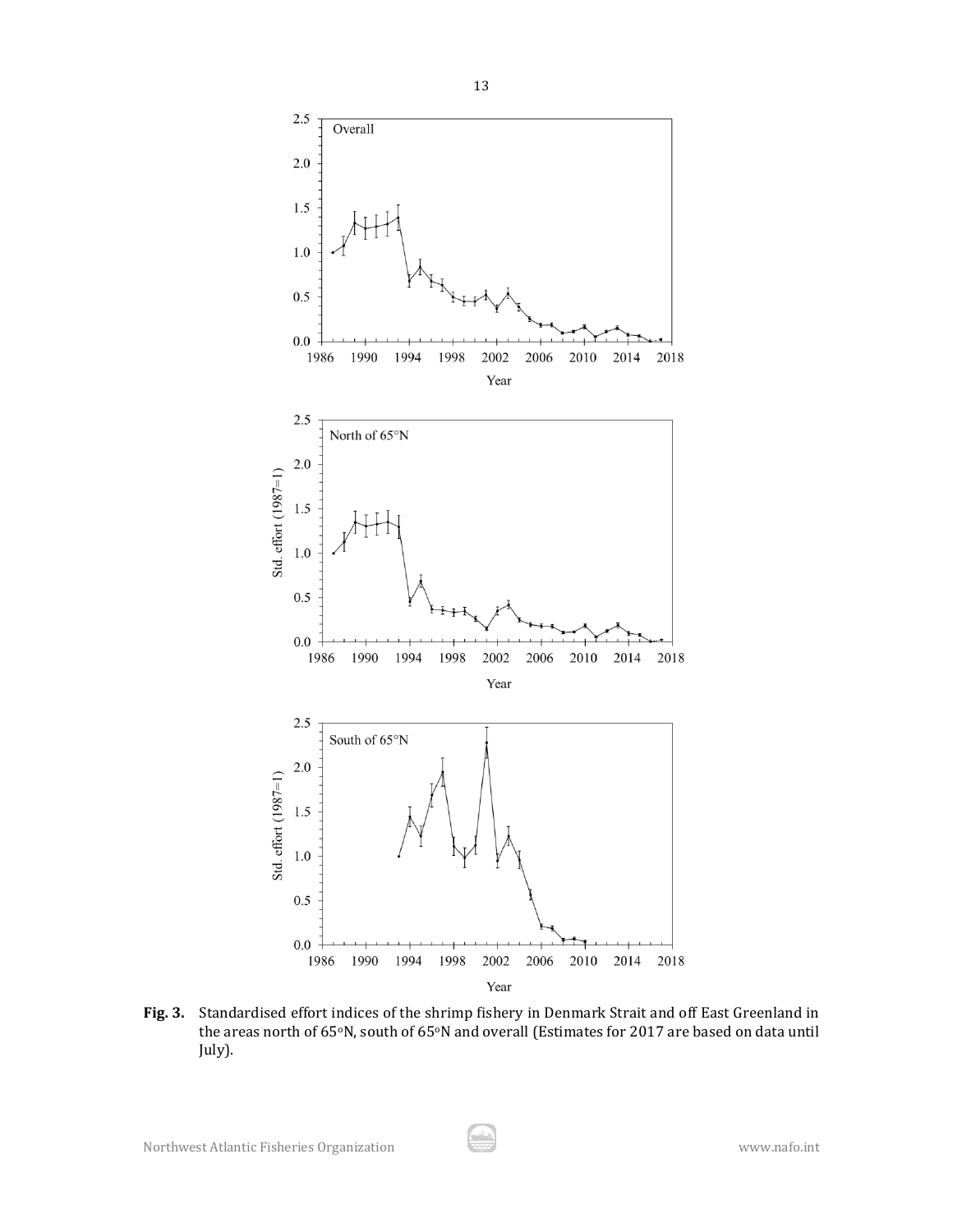

**Fig. 4.** Thematic mapping of different levels of CPUE in the shrimp fishery in Denmark Strait/off East Greenland 2014-2017 (2017 until July).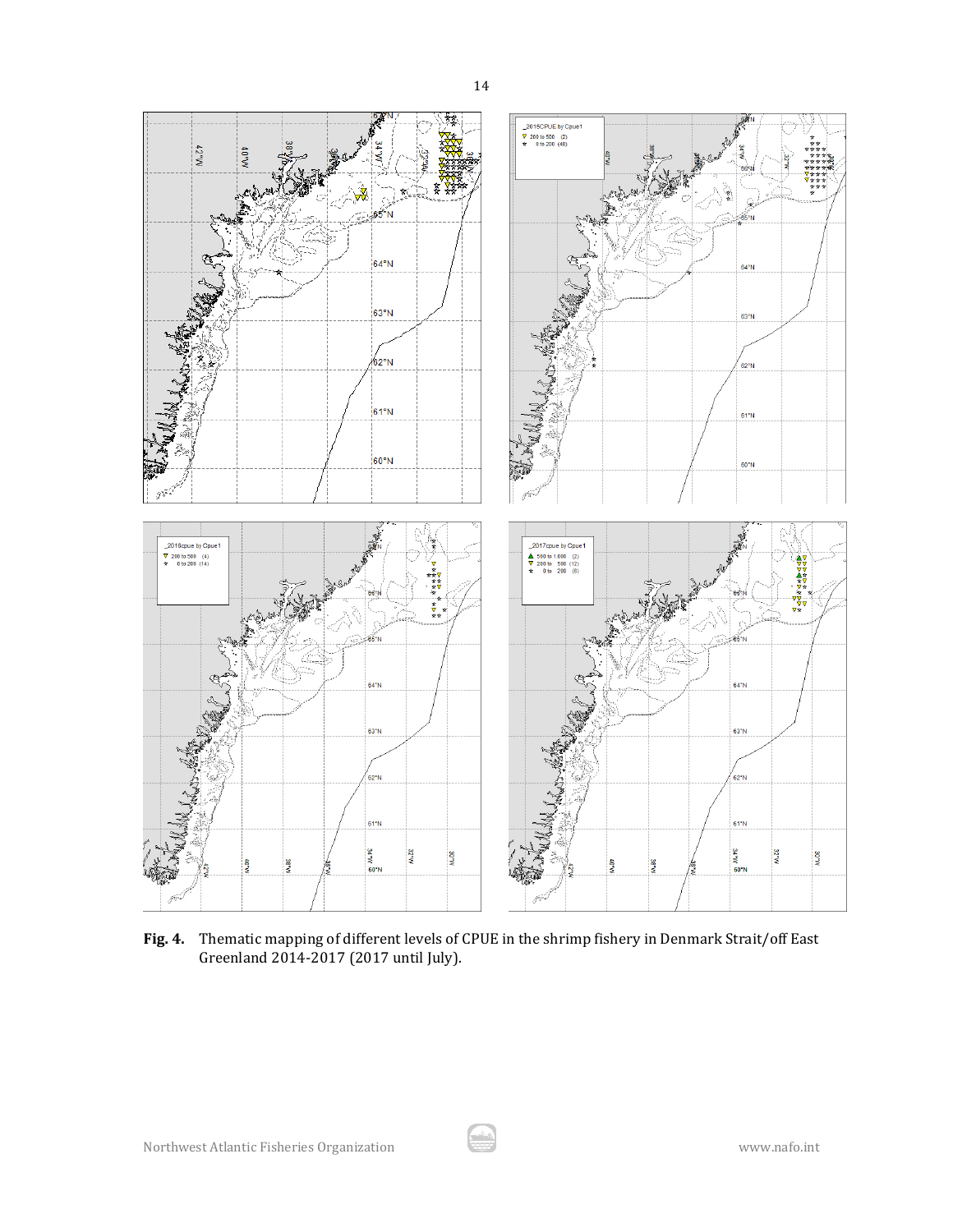**Appendix 1.** Results and diagnostical outputs from GLM run of model for standardising CPUE in the Greenlandic zone including the area effect. Data from Greenlandic, Faeroese, Norway and EU vessels.

The GLM Procedure

Class Level Information

| Class        | Levels Values  |                                                             |
|--------------|----------------|-------------------------------------------------------------|
| BAAD 16      |                | E005 E008 E013 E020 E025 E031 E033 E042 E046 E052 E059 E066 |
|              |                | E072 E074 E079 E082                                         |
| YEAR 31      |                | 87 88 89 90 91 92 94 95 96 97 98 99 100 101 102 103         |
|              |                | 104 105 106 107 108 109 110 111 112 113 114 115 116 117 999 |
| <b>MONTH</b> |                | 12456781112<br>9                                            |
| AREA         |                | 21 22                                                       |
| <b>HOLD</b>  | $\overline{2}$ | 29                                                          |
|              |                |                                                             |

Number of Observations Read 3355 Number of Observations Used 3355

Dependent Variable: LNCPUE Weight: Hauls

| Source<br>Model<br>Error<br><b>Corrected Total</b> |                  | DF<br>73<br>3281<br>3354    | 52161.45094<br>24797.94326<br>76959.39420 | Sum of Squares Mean Square   | 714.54042<br>7.55804 |                    | F Value<br>94.54 |          | $Pr$ > F<br>< .0001 |
|----------------------------------------------------|------------------|-----------------------------|-------------------------------------------|------------------------------|----------------------|--------------------|------------------|----------|---------------------|
| R-Square                                           | Coeff Var        |                             | Root MSE                                  |                              |                      | <b>LNCPUE Mean</b> |                  |          |                     |
| 0.677779                                           | 248.1640         |                             | 2.749190                                  |                              | 1.107812             |                    |                  |          |                     |
| Source                                             | DF               | Type I SS                   |                                           | Mean Square                  |                      | F Value            |                  | $Pr$ > F |                     |
| <b>BAAD</b>                                        | 15               | 23281.61264                 |                                           | 1552.10751                   |                      | 205.36             |                  | < .0001  |                     |
| YEAR*AREA                                          | 49               | 24494.77188                 |                                           | 499.89330                    |                      | 66.14              |                  | < 0.001  |                     |
| <b>MONTH</b>                                       |                  | 8                           |                                           | 4361.46131                   |                      | 545.18266          | 72.13            |          | < .0001             |
| <b>AREA</b>                                        | $\boldsymbol{0}$ | 0.00000                     |                                           |                              |                      |                    |                  |          |                     |
| HOLD                                               | $\mathbf{1}$     | 23.60510                    |                                           | 23.60510                     |                      | 3.12               |                  | 0.0773   |                     |
|                                                    |                  |                             |                                           |                              |                      |                    |                  |          |                     |
| Source                                             | DF               | Type III SS                 |                                           | Mean Square                  |                      | F Value            |                  | $Pr$ > F |                     |
| <b>BAAD</b>                                        | 15               | 8895.89366                  |                                           | 593.05958                    |                      | 78.47              |                  | < .0001  |                     |
| YEAR*AREA                                          | 48               | 16432.01337                 |                                           | 342.33361                    |                      | 45.29              |                  | < .0001  |                     |
| <b>MONTH</b>                                       |                  | 8                           | 4331.01222                                |                              |                      | 541.37653          | 71.63            |          | < .0001             |
| <b>AREA</b>                                        | $\mathbf{1}$     | 1833.80054                  |                                           | 1833.80054                   |                      | 242.63             |                  | < .0001  |                     |
| HOLD                                               | $\mathbf{1}$     | 23.60510                    |                                           | 23.60510                     |                      | 3.12               |                  | 0.0773   |                     |
|                                                    |                  |                             |                                           |                              |                      |                    |                  |          |                     |
| Parameter                                          | Estimate         |                             |                                           | StandardError tValue Pr >  t |                      |                    |                  |          |                     |
| Intercept                                          | 1.071351896 B    |                             | 0.11025216                                | 9.72                         |                      | < 0001             |                  |          |                     |
| <b>BAAD E005</b>                                   |                  | $-1.165659670B$             | 0.10142428                                |                              | $-11.49$             | < .0001            |                  |          |                     |
| <b>BAAD E008</b>                                   |                  | -1.070581379 B              | 0.09731001                                |                              | $-11.00$             | < .0001            |                  |          |                     |
| <b>BAAD E013</b>                                   |                  | $-0.970633439B$             | 0.09844882                                |                              | $-9.86$              | < .0001            |                  |          |                     |
| <b>BAAD E020</b>                                   |                  | $-0.883749232 B$ 0.09575127 |                                           |                              | $-9.23$              | < .0001            |                  |          |                     |
| <b>BAAD E025</b>                                   |                  | -0.787727080 B 0.09438218   |                                           |                              | $-8.35$              | < .0001            |                  |          |                     |
| <b>BAAD E031</b>                                   |                  | $-0.720948789B$             | 0.09330443                                |                              | $-7.73$              | < .0001            |                  |          |                     |
|                                                    |                  |                             |                                           |                              |                      |                    |                  |          |                     |

Northwest Atlantic Fisheries Organization www.nafo.int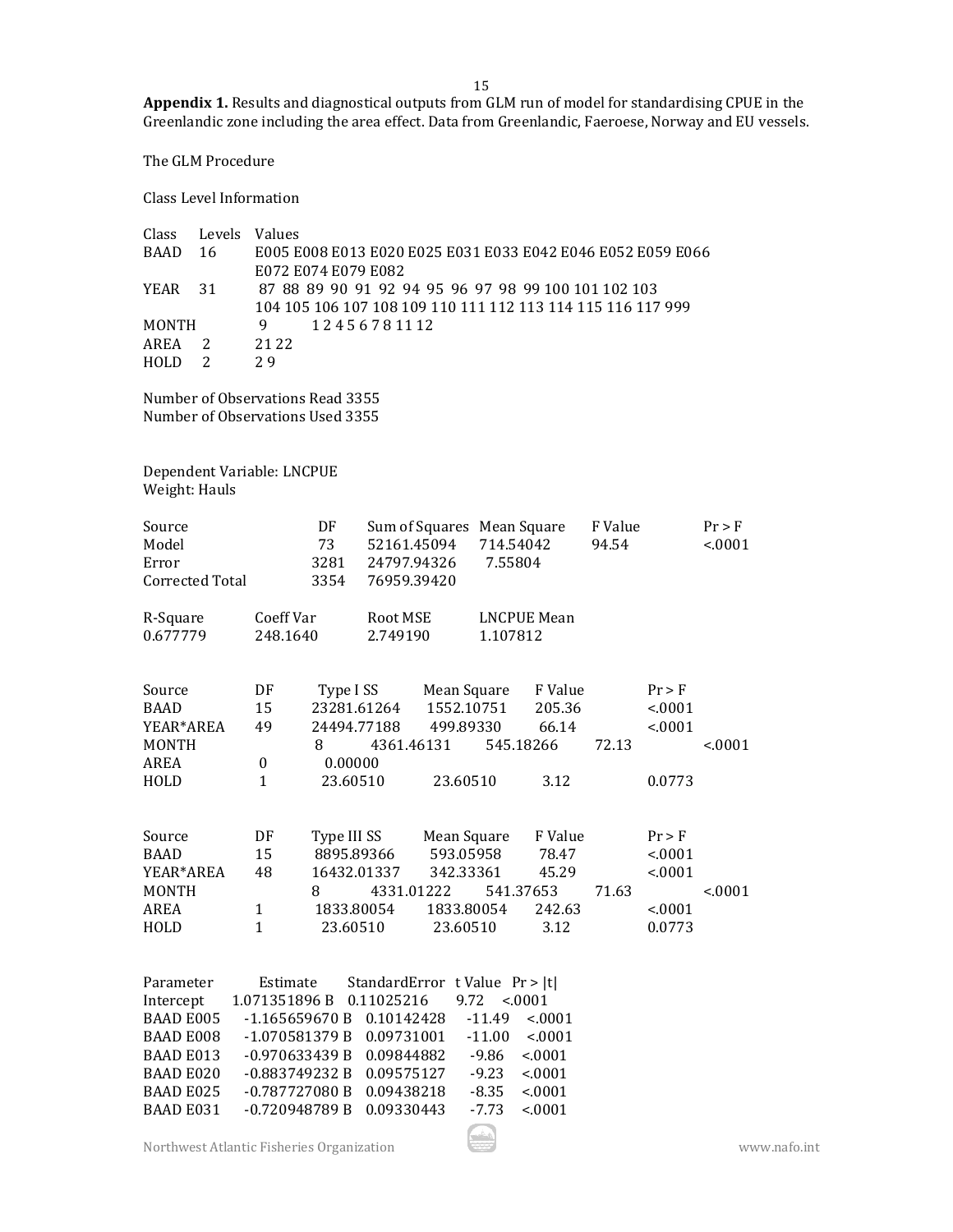| <b>BAAD E033</b>               | $-0.658806469B$ | 0.09454069 | $-6.97$ |              | < 0001           |
|--------------------------------|-----------------|------------|---------|--------------|------------------|
| <b>BAAD E042</b>               | $-0.566972346B$ | 0.09188939 | $-6.17$ |              | < 0001           |
| <b>BAAD E046</b>               | $-0.524902877B$ | 0.09326804 | $-5.63$ |              | < .0001          |
| <b>BAAD E052</b>               | $-0.454892215B$ | 0.09638902 | $-4.72$ |              | < 0001           |
| <b>BAAD E059</b>               | $-0.386920632B$ | 0.09350052 | $-4.14$ |              | < .0001          |
| <b>BAAD E066</b>               | $-0.304807703B$ | 0.09049651 | $-3.37$ |              | 0.0008           |
| <b>BAAD E072</b>               | -0.231732433B   | 0.09174688 | $-2.53$ |              | 0.0116           |
| <b>BAAD E074</b>               | $-0.187198530B$ | 0.09352429 | $-2.00$ |              | 0.0454           |
| <b>BAAD E079</b>               | $-0.111591129B$ | 0.09347338 | $-1.19$ |              | 0.2326           |
| <b>BAAD E082</b>               | 0.000000000B    |            |         |              |                  |
| YEAR*AREA87 21 0.694628329 B   |                 | 0.07058048 |         | 9.84         | < 0001           |
| YEAR*AREA88 21 0.493719514 B   |                 | 0.06657403 |         | 7.42         | < 0001           |
| YEAR*AREA89 21 0.108447009 B   |                 | 0.06573239 |         |              |                  |
| YEAR*AREA90 21 0.100010026 B   |                 | 0.06565318 |         | 1.65<br>1.52 | 0.0991<br>0.1278 |
|                                |                 |            |         |              |                  |
| YEAR*AREA91 21-0.100987601 B   |                 | 0.06493892 |         | $-1.56$      | 0.1200           |
| YEAR*AREA92 21-0.307460307 B   |                 | 0.06804875 |         | $-4.52$      | < 0001           |
| YEAR*AREA94 21 0.350061743 B   |                 | 0.08326054 |         | 4.20         | < .0001          |
| YEAR*AREA94 22 0.813630348 B   |                 | 0.07634268 |         | 10.66        | < 0001           |
| YEAR*AREA95 21 0.174036805 B   |                 | 0.07504136 |         | 2.32         | 0.0204           |
| YEAR*AREA95 22 0.635657424 B   |                 | 0.09214307 |         | 6.90         | < 0001           |
| YEAR*AREA96 21 0.070507661 B   |                 | 0.09078655 |         | 0.78         | 0.4374           |
| YEAR*AREA96 22 0.967732874 B   |                 | 0.07743839 |         | 12.50        | < 0001           |
| YEAR*AREA97 21 0.389524412 B   |                 | 0.11174261 |         | 3.49         | 0.0005           |
| YEAR*AREA97 22 0.915517809 B   |                 | 0.08096290 |         | 11.31        | < .0001          |
| YEAR*AREA98 21 0.728397110 B   |                 | 0.10270035 |         | 7.09         | < 0001           |
| YEAR*AREA98 22 1.049472926 B   |                 | 0.09110382 |         | 11.52        | < 0001           |
| YEAR*AREA99 21 0.525361923 B   |                 | 0.10672813 |         | 4.92         | < .0001          |
| YEAR*AREA99 22 1.302038586 B   |                 | 0.11122075 |         | 11.71        | < .0001          |
| YEAR*AREA100 21 0.675668884 B  |                 | 0.08153601 |         | 8.29         | < 0001           |
| YEAR*AREA100 22                | 1.269213494 B   | 0.08966854 |         | 14.15        | < 0001           |
| YEAR*AREA101 21 0.528575549 B  |                 | 0.11049297 |         | 4.78         | < .0001          |
| YEAR*AREA101 22 0.988208145 B  |                 | 0.07560188 |         | 13.07        | < 0001           |
| YEAR*AREA102 21 0.502682223 B  |                 | 0.10766287 |         | 4.67         | < 0001           |
| YEAR*AREA102 22 1.197566125 B  |                 | 0.08328588 |         | 14.38        | < .0001          |
| YEAR*AREA103 21 0.537714145 B  |                 | 0.08377489 |         | 6.42         | < .0001          |
| YEAR*AREA103 22 1.025075863 B  |                 | 0.08656310 |         | 11.84        | < 0001           |
| YEAR*AREA104 21 0.876384210 B  |                 | 0.07978484 |         | 10.98        | < 0001           |
| YEAR*AREA104 22 0.998705890 B  |                 | 0.10313697 |         | 9.68         | < .0001          |
|                                |                 | 0.08825159 |         | 9.63         | < 0001           |
| YEAR*AREA105 22 1.238899935 B  |                 | 0.10416186 |         | 11.89        | < 0001           |
| YEAR*AREA106 21 0.893209650 B  |                 | 0.09145395 |         | 9.77         | < .0001          |
| YEAR*AREA106 22 1.178273506 B  |                 | 0.12934736 |         | 9.11         | < .0001          |
| YEAR*AREA107 21 0.767271051 B  |                 | 0.09200912 |         | 8.34         | < .0001          |
| YEAR*AREA107 22 1.275333278 B  |                 | 0.14199039 |         | 8.98         | < 0001           |
| YEAR*AREA108 21 0.978532021 B  |                 | 0.10341590 |         | 9.46         | < .0001          |
| YEAR*AREA108 22 0.826515871 B  |                 | 0.24361829 |         | 3.39         | 0.0007           |
| YEAR*AREA109 21 1.376614439 B  |                 | 0.09796217 |         | 14.05        | < 0001           |
| YEAR*AREA109 22 1.475262489 B  |                 | 0.22689797 |         | 6.50         | < 0001           |
| YEAR*AREA110 21 0.716640155 B  |                 | 0.08829984 |         | 8.12         | < .0001          |
| YEAR*AREA110 22 1.254045837 B  |                 | 0.33671913 |         | 3.72         | 0.0002           |
| YEAR*AREA111 21 0.779787002 B  |                 | 0.13425872 |         | 5.81         | < .0001          |
| YEAR*AREA112 21 0.545691330 B  |                 | 0.10451504 |         | 5.22         | < 0001           |
| YEAR*AREA112 22 1.595072524 B  |                 | 0.37348334 |         | 4.27         | < .0001          |
| YEAR*AREA113 21 0.037368387 B  |                 | 0.10763552 |         | 0.35         | 0.7285           |
| YEAR*AREA114 21 -0.394307000 B |                 | 0.20987949 |         | $-1.88$      | 0.0604           |
| YEAR*AREA115 21 -0.220071714 B |                 | 0.14103070 |         | $-1.56$      | 0.1187           |
|                                |                 |            |         |              |                  |

Northwest Atlantic Fisheries Organization www.nafo.int

16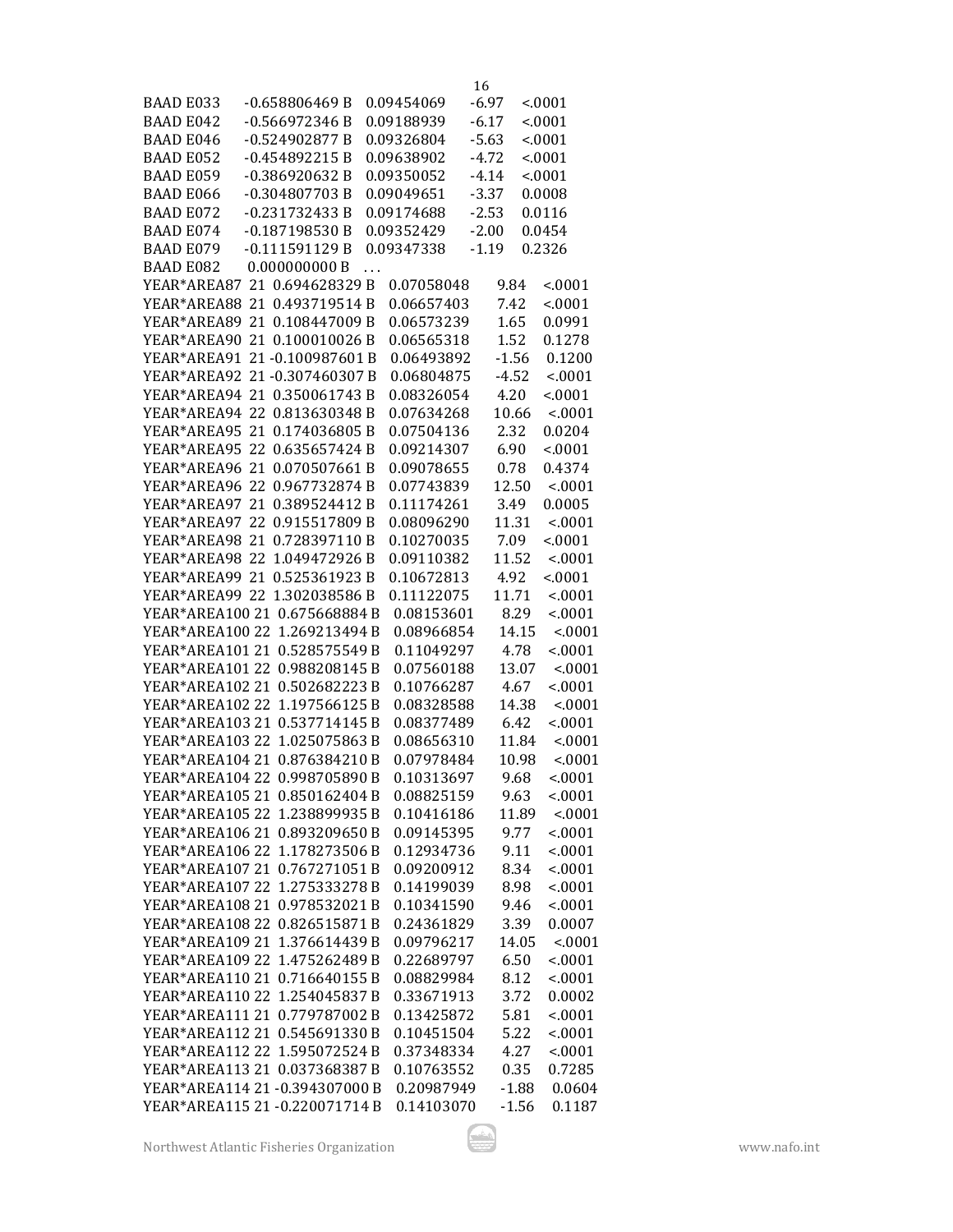|                     |                               | 0.44577808 |         | 0.7120<br>$-0.37$  |
|---------------------|-------------------------------|------------|---------|--------------------|
|                     |                               | 0.20251646 |         | < 0001<br>4.07     |
|                     |                               | 0.07087403 |         | < 0.001<br>$-7.28$ |
|                     | YEAR*AREA999 22 0.000000000 B |            |         |                    |
| MONTH <sub>1</sub>  | 0.321146659 B                 | 0.02953472 | 10.87   | < 0.001            |
| MONTH <sub>2</sub>  | 0.290742495 B                 | 0.02942706 | 9.88    | < 0.001            |
| MONTH <sub>4</sub>  | 0.158884242B                  | 0.02843973 | 5.59    | < 0.001            |
| <b>MONTH5</b>       | 0.096549224 B                 | 0.04066219 | 2.37    | 0.0176             |
| MONTH 6             | -0.040852662 B                | 0.07729921 | $-0.53$ | 0.5972             |
| <b>MONTH 7</b>      | 0.343936846 B                 | 0.07087935 | 4.85    | < 0.001            |
| MONTH 8             | 0.061400751B                  | 0.05168196 | 1.19    | 0.2349             |
| MONTH 11            | -0.257835025 B                | 0.03118171 | $-8.27$ | < 0.001            |
| MONTH <sub>12</sub> | 0.000000000 B<br>.            |            |         |                    |
| AREA 21             | 0.000000000 B                 |            |         |                    |
| AREA 22             | 0.000000000 B                 |            |         |                    |
| HOLD <sub>2</sub>   | 0.050541179 B                 | 0.02859876 | 1.77    | 0.0773             |
| HOLD 9              | 0.000000000 B                 |            |         |                    |

Note: The X'X matrix has been found to be singular, and a generalized inverse was used to solve the normal equations.

Terms whose estimates are followed by the letter 'B' are not uniquely estimable.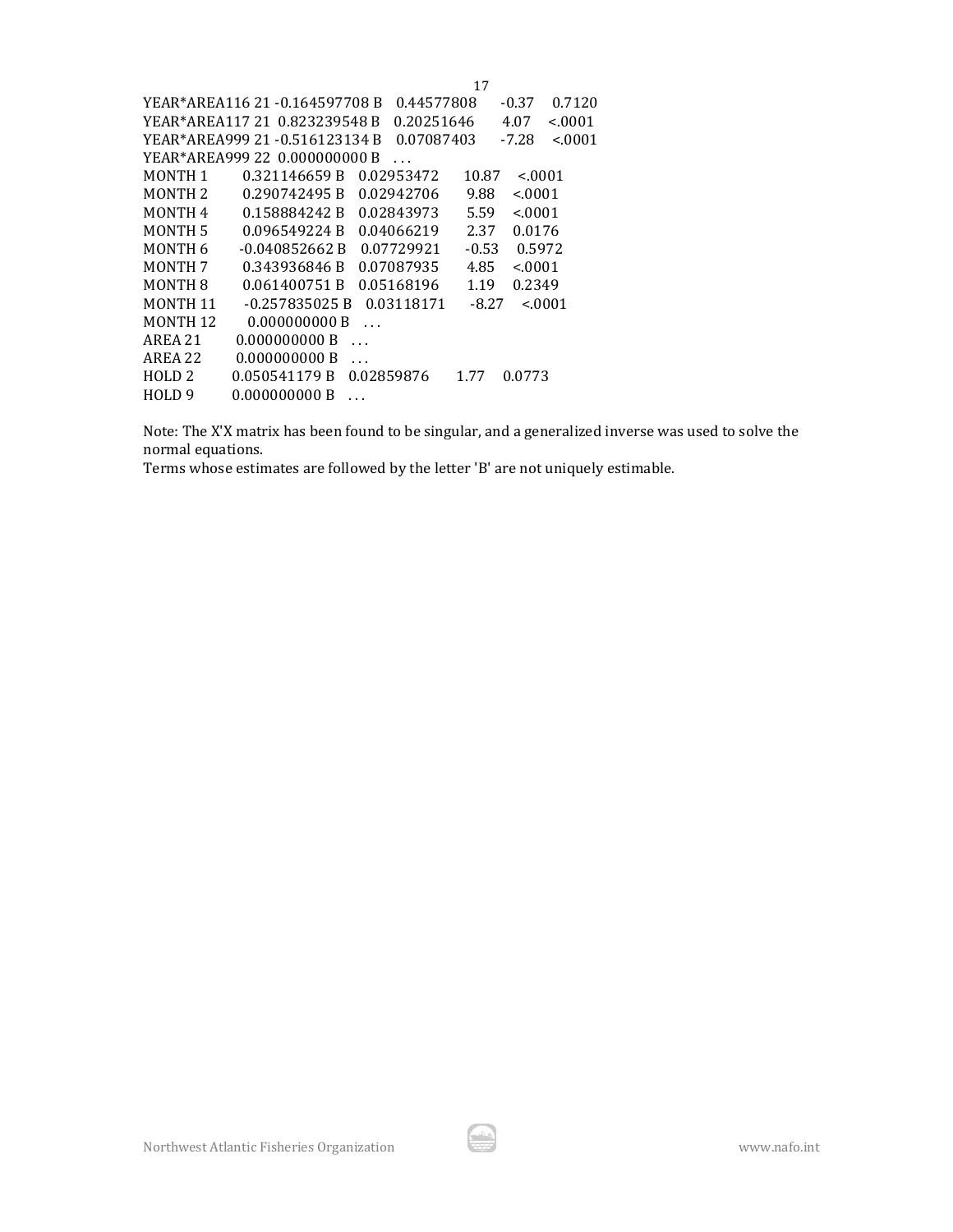**Appendix 2.** Results and diagnostical outputs from GLM run of model without area interaction for standardising CPUE in Greenlandic zone. Data from Greenlandic, Faeroese, Norway and EUvessels.

The GLM Procedure

Class Level Information

| Class<br><b>BAAD</b> | Levels<br>16 | Values<br>E001 E005 E012 E015 E022 E032 E042 E050 E054 E061 E064 E069 E073 E078 |
|----------------------|--------------|---------------------------------------------------------------------------------|
| E081 E082            |              |                                                                                 |
| YEAR                 | 31           | 88 89 90 91 92 93 94 95 96 97 98 99 100 101 102 103 104 105 106 107             |
|                      |              | 108 109 110 111 112 113 114 115 116 117 999                                     |
| MONTH 8              |              | 2346781112                                                                      |
| <b>HOLD</b>          |              | 29                                                                              |

Number of Observations Read 3883 Number of Observations Used 3883

Dependent Variable: LNCPUE Weight: Hauls

| Source<br>Model<br>Error<br>Corrected Total 3882                                          | DF<br>53<br>3829<br>92600.83860                                                                 | 58572.66531<br>34028.17329           | Sum of Squares Mean Square F Value<br>1105.14463<br>8.88696 |                                           | Pr > F<br>124.36<br>< 0001 |
|-------------------------------------------------------------------------------------------|-------------------------------------------------------------------------------------------------|--------------------------------------|-------------------------------------------------------------|-------------------------------------------|----------------------------|
| R-Square<br>0.632528                                                                      | Coeff Var<br>253.3530                                                                           |                                      | Root MSE<br>2.981101                                        |                                           | LNCPUE Mean<br>1.176659    |
| DF<br>Source<br><b>BAAD</b><br>- 15<br>30<br><b>YEAR</b><br><b>MONTH</b><br>HOLD<br>-1    | Type I SS<br>23811.46798 1587.43120<br>31843.33085 1061.44436<br>2841.92984<br>7<br>75.93664    | Mean Square<br>405.98998<br>75.93664 | $F$ Value $Pr$ > $F$<br>178.62<br>119.44<br>45.68<br>8.54   | < 0.001<br>< 0.001<br>0.0035              | < 0.001                    |
| DF<br>Source<br>- 15<br>BAAD<br><b>YEAR</b><br>30<br><b>MONTH</b><br>HOLD<br>$\mathbf{1}$ | Type III SS Mean Square<br>15157.61530 1010.50769<br>29391.60314<br>2874.19626<br>7<br>75.93664 | 979.72010<br>410.59947<br>75.93664   | F Value<br>113.71<br>110.24<br>46.20<br>8.54<br>0.0035      | $Pr$ > F<br>< 0.001<br>< 0.001<br>< 0.001 |                            |

| Parameter        | Estimate StandardError t Value Pr >  t |            |          |         |
|------------------|----------------------------------------|------------|----------|---------|
| Intercept        | 2.149066352 B 0.10058940               |            | 21.36    | < 0001  |
| BAAD E001        | -1.992900724 B                         | 0.16535709 | $-12.05$ | < 0.001 |
| BAAD E005        | $-1.581110239B$                        | 0.10479856 | $-15.09$ | < 0001  |
| <b>BAAD E012</b> | $-1.456032979B$                        | 0.09654983 | $-15.08$ | < 0001  |
| <b>BAAD E015</b> | -1.336190839 B                         | 0.10164701 | $-13.15$ | < 0001  |
| BAAD E022        | -1.244520825 B                         | 0.09505984 | $-13.09$ | < 0001  |
| BAAD E032        | -1.137893530 B                         | 0.09330896 | $-12.19$ | < 0001  |
| BAAD E042        | -1.014718050 B                         | 0.09401486 | $-10.79$ | < 0001  |
| BAAD E050        | $-0.930633253B$                        | 0.09202685 | $-10.11$ | < 0001  |
| BAAD E054        | -0.860442001 B                         | 0.09849635 | -8.74    | < 0001  |
| BAAD E061        | -0.701408880 B                         | 0.09253646 | -7.58    | < 0001  |
| <b>BAAD E064</b> | $-0.624871830B$                        | 0.10228327 | $-6.11$  | < 0001  |
| <b>BAAD E069</b> | $-0.536016994 B$                       | 0.09335292 | $-5.74$  | < 0.001 |
| BAAD E073        | $-0.477085360B$                        | 0.09372095 | $-5.09$  | < 0.001 |
| BAAD E078        | -0.374063375 B                         | 0.09486835 | $-3.94$  | < 0001  |
| BAAD E081        | -0.260759557 B                         | 0.10696463 | $-2.44$  | 0.0148  |
| BAAD E082        | 0.000000000 B                          |            |          |         |